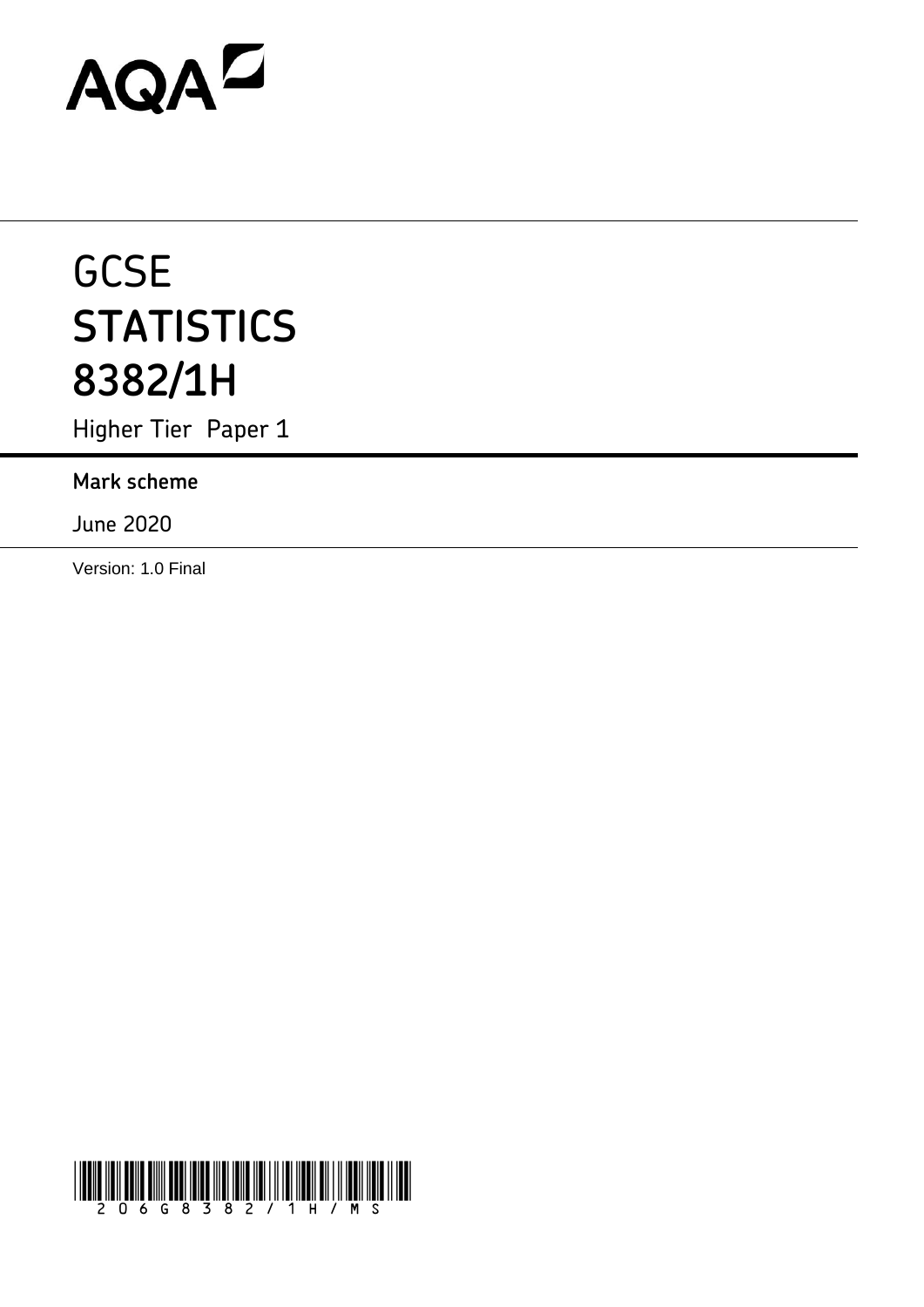Mark schemes are prepared by the Lead Assessment Writer and considered, together with the relevant questions, by a panel of subject teachers. This mark scheme includes any amendments made at the standardisation events which all associates participate in and is the scheme which was used by them in this examination. The standardisation process ensures that the mark scheme covers the students' responses to questions and that every associate understands and applies it in the same correct way. As preparation for standardisation each associate analyses a number of students' scripts. Alternative answers not already covered by the mark scheme are discussed and legislated for. If, after the standardisation process, associates encounter unusual answers which have not been raised they are required to refer these to the Lead Examiner.

It must be stressed that a mark scheme is a working document, in many cases further developed and expanded on the basis of students' reactions to a particular paper. Assumptions about future mark schemes on the basis of one year's document should be avoided; whilst the guiding principles of assessment remain constant, details will change, depending on the content of a particular examination paper.

Further copies of this mark scheme are available from aqa.org.uk

#### **Copyright information**

AQA retains the copyright on all its publications. However, registered schools/colleges for AQA are permitted to copy material from this booklet for their own internal use, with the following important exception: AQA cannot give permission to schools/colleges to photocopy any material that is acknowledged to a third party even for internal use within the centre.

Copyright © 2020 AQA and its licensors. All rights reserved.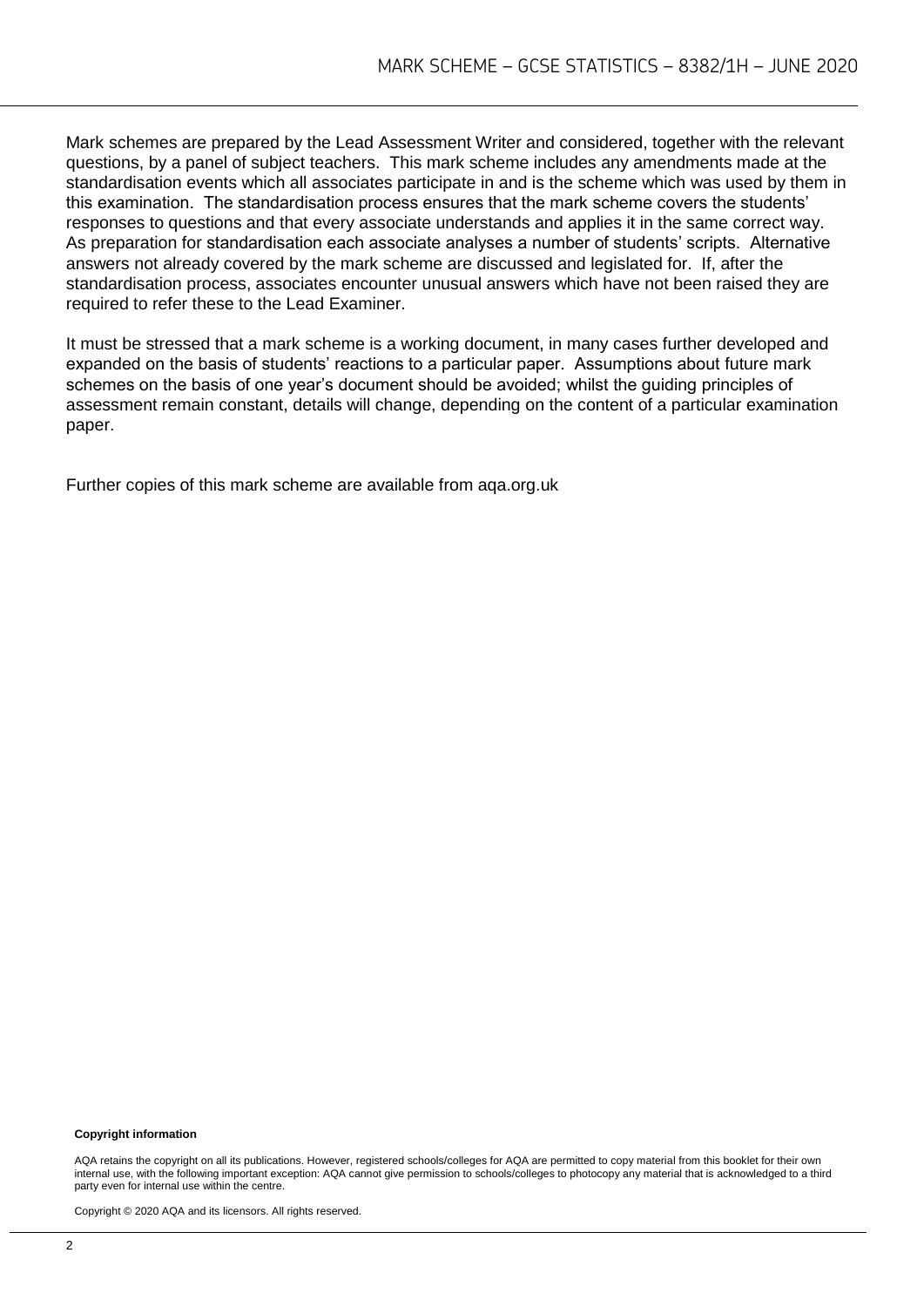# Level of response marking instructions

Level of response mark schemes are broken down into levels, each of which has a descriptor. The descriptor for the level shows the average performance for the level. There are marks in each level.

Before you apply the mark scheme to a student's answer read through the answer and annotate it (as instructed) to show the qualities that are being looked for. You can then apply the mark scheme.

## Step 1 Determine a level

Start at the lowest level of the mark scheme and use it as a ladder to see whether the answer meets the descriptor for that level. The descriptor for the level indicates the different qualities that might be seen in the student's answer for that level. If it meets the lowest level then go to the next one and decide if it meets this level, and so on, until you have a match between the level descriptor and the answer. With practice and familiarity you will find that for better answers you will be able to quickly skip through the lower levels of the mark scheme.

When assigning a level you should look at the overall quality of the answer and not look to pick holes in small and specific parts of the answer where the student has not performed quite as well as the rest. If the answer covers different aspects of different levels of the mark scheme you should use a best fit approach for defining the level and then use the variability of the response to help decide the mark within the level, ie if the response is predominantly level 3 with a small amount of level 4 material it would be placed in level 3 but be awarded a mark near the top of the level because of the level 4 content.

### Step 2 Determine a mark

Once you have assigned a level you need to decide on the mark. The descriptors on how to allocate marks can help with this. The exemplar materials used during standardisation will help. There will be an answer in the standardising materials which will correspond with each level of the mark scheme. This answer will have been awarded a mark by the Lead Examiner. You can compare the student's answer with the example to determine if it is the same standard, better or worse than the example. You can then use this to allocate a mark for the answer based on the Lead Examiner's mark on the example.

You may well need to read back through the answer as you apply the mark scheme to clarify points and assure yourself that the level and the mark are appropriate.

Indicative content in the mark scheme is provided as a guide for examiners. It is not intended to be exhaustive and you must credit other valid points. Students do not have to cover all of the points mentioned in the Indicative content to reach the highest level of the mark scheme.

An answer which contains nothing of relevance to the question must be awarded no marks.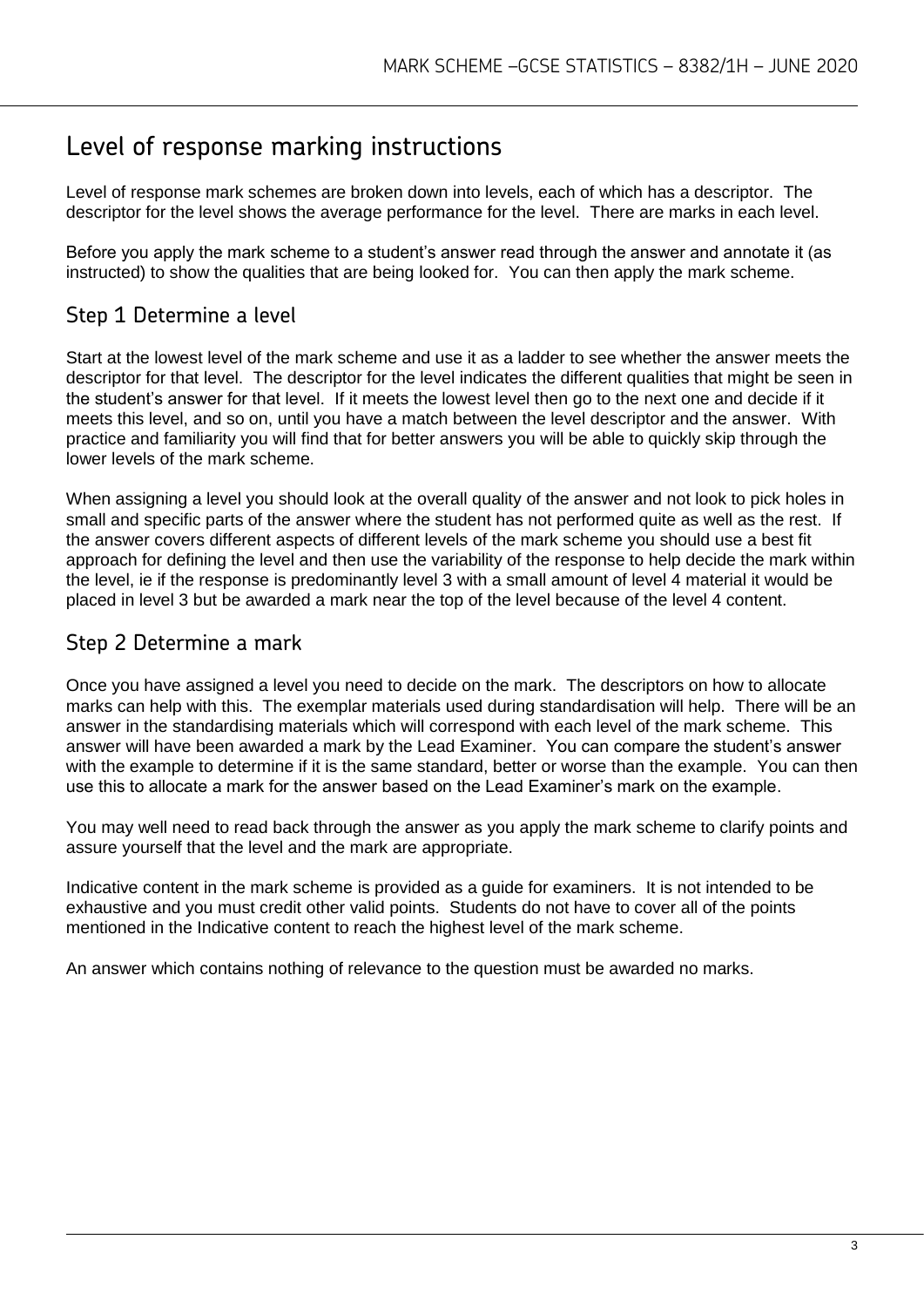|  | 140 | - 1 |  |
|--|-----|-----|--|
|--|-----|-----|--|

| . . | - |  |
|-----|---|--|
|-----|---|--|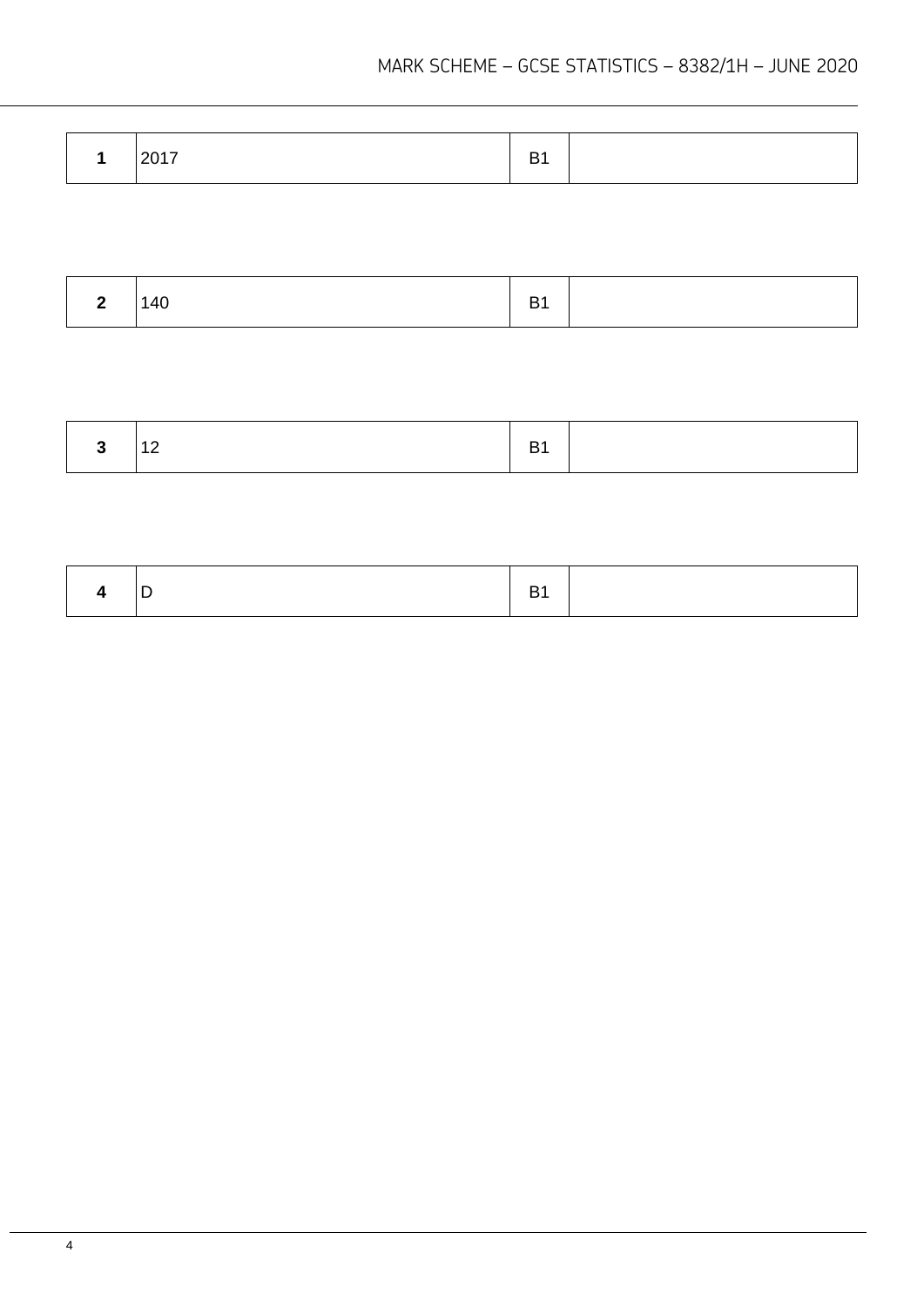|      | A question regarding how far a person usually<br>drives that<br>(1) includes a time period (likely to be per week)<br>and a unit for distance travelled<br>(2) has at least 3 numerical response options<br>that are exhaustive<br>(3) has at least 3 numerical response options                                          | B <sub>3</sub> | B2 for a question involving how far a<br>person usually drives that satisfies<br>two of these three conditions<br>B1 for a question that satisfies one<br>of these three conditions |           |  |
|------|---------------------------------------------------------------------------------------------------------------------------------------------------------------------------------------------------------------------------------------------------------------------------------------------------------------------------|----------------|-------------------------------------------------------------------------------------------------------------------------------------------------------------------------------------|-----------|--|
|      | that are mutually exclusive<br><b>Additional Guidance</b>                                                                                                                                                                                                                                                                 |                |                                                                                                                                                                                     |           |  |
|      | <b>Condition 1:</b> The time period and unit for distance must be given in the<br>question or be inferred from the response options. Condone other time<br>periods (such as per day, per month etc).                                                                                                                      |                |                                                                                                                                                                                     |           |  |
|      | eg What distance, in miles, do you (usually) drive each week?                                                                                                                                                                                                                                                             |                |                                                                                                                                                                                     |           |  |
|      | <b>Condition 2:</b> The response options must cover all possible options. Allow<br>distances to be rounded to the nearest unit / tenth etc. Allow 0 to be covered<br>by 'I do not drive' oe                                                                                                                               |                |                                                                                                                                                                                     |           |  |
|      | eg 0-19.9 km<br>20-39.9 km<br>40-59.9 km                                                                                                                                                                                                                                                                                  |                | 60 km or more                                                                                                                                                                       |           |  |
| 5(a) | Over 100 miles<br>eg Under 50 miles<br>50 miles $\leq x \leq 100$ miles                                                                                                                                                                                                                                                   |                |                                                                                                                                                                                     |           |  |
|      | Condone overlapping response options when considering whether all values<br>are included.                                                                                                                                                                                                                                 |                |                                                                                                                                                                                     |           |  |
|      | <b>Condition 3:</b> There should be no overlapping response options. Consider an<br>option such as 'I do not drive' to overlap with an interval including 0. The<br>response options do not need to be exhaustive for this condition to be met.                                                                           |                |                                                                                                                                                                                     |           |  |
|      | Ignore any option boxes for 'Other' or 'Don't know' etc when considering<br>these conditions.                                                                                                                                                                                                                             |                |                                                                                                                                                                                     |           |  |
|      | Example 1:<br>How far do you drive per day?<br>$16 - 30$<br>Other<br>$1 - 15$                                                                                                                                                                                                                                             | B <sub>0</sub> |                                                                                                                                                                                     |           |  |
|      | (Condition 1 not satisfied as there is no unit for distance<br>Condition 2 is not satisfied as the intervals are not exhaustive and because<br>there are just 2 numerical options - do not allow an 'other' option to cater for<br>missing values.<br>Condition 3 is not satisfied as there are just 2 numerical options) |                |                                                                                                                                                                                     |           |  |
|      | Example 2:<br>What distance do you usually drive each week?<br>$\leq 50$ km<br>50-100 km<br>>100                                                                                                                                                                                                                          |                |                                                                                                                                                                                     | <b>B2</b> |  |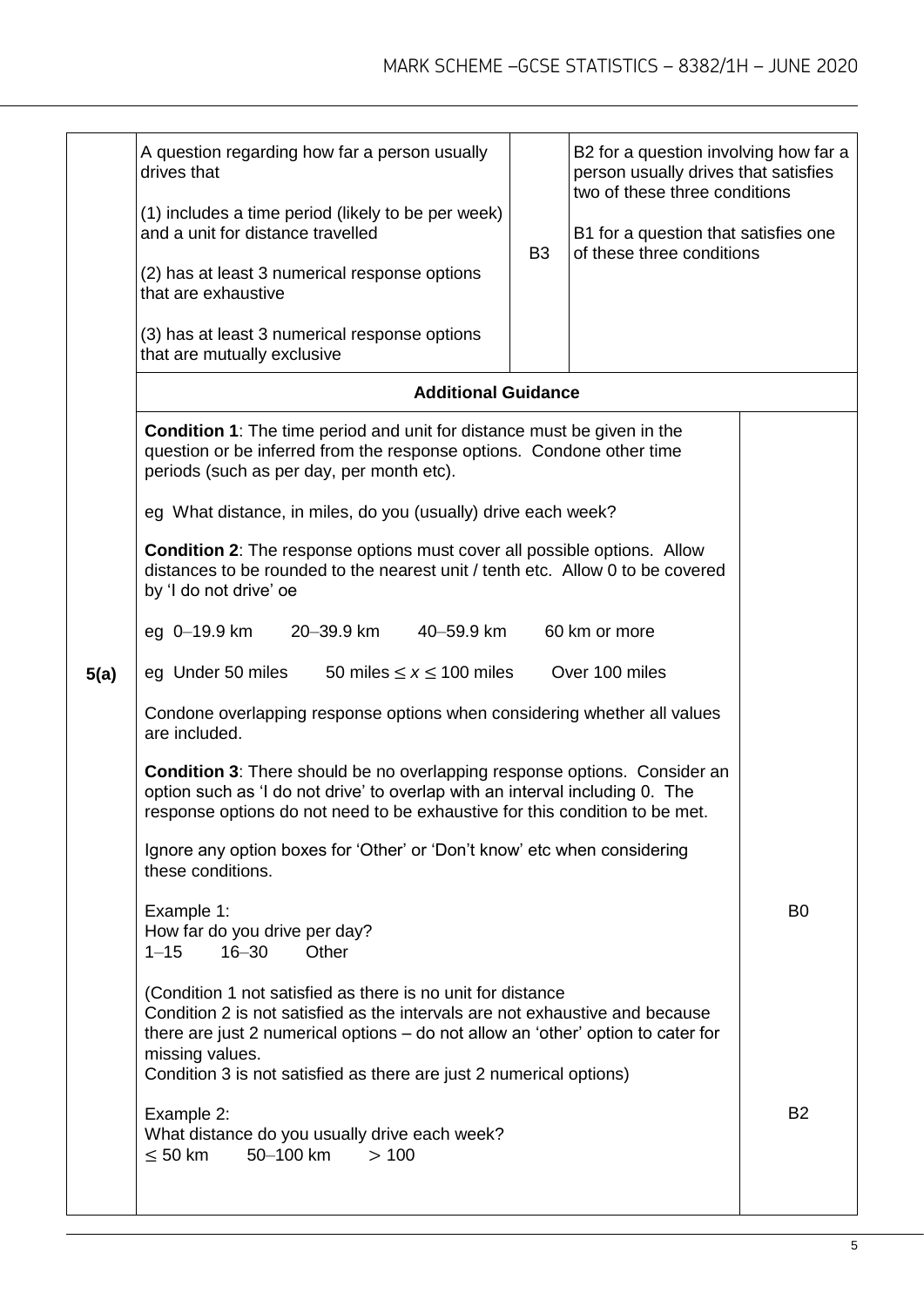| (Condition 1 is satisfied – condone missing unit on 3rd option as a unit is<br>seen elsewhere<br>Condition 2 is satisfied – condone overlap when considering whether<br>intervals are exhaustive<br>Condition 3 is not satisfied as 50 is included in two intervals.) |  |  |  |  |
|-----------------------------------------------------------------------------------------------------------------------------------------------------------------------------------------------------------------------------------------------------------------------|--|--|--|--|
| If intervals are poorly expressed, award a maximum of 2 marks, eq<br>How many miles do you usually drive every day?<br>$< 50$ $\Box$ $\geq 50$ $< 100$ $\Box$ $\geq 100$ $< 200$ $\Box$<br>Other $\Box$<br>$>$ 200 $\Box$                                             |  |  |  |  |

|          | It is a sensitive topic / may not want to say<br>or<br>To ensure he gets truthful responses<br>or<br>To improve the response rate to the question | <b>B1</b>      | oе |                |  |
|----------|---------------------------------------------------------------------------------------------------------------------------------------------------|----------------|----|----------------|--|
| 5(b)(i)  | <b>Additional Guidance</b>                                                                                                                        |                |    |                |  |
|          | So that his results are unbiased/accurate unless further information is<br>provided explaining why his results will be better                     | B <sub>0</sub> |    |                |  |
|          | Results are anonymous                                                                                                                             |                |    | B <sub>0</sub> |  |
|          | Some may lie                                                                                                                                      | B <sub>0</sub> |    |                |  |
|          | Some of those answering 'Yes' did not answer<br>his question (about driving faster than the<br>speed limit)                                       |                | oe |                |  |
|          | About 50 /some said yes because they threw an<br>odd number                                                                                       | <b>B1</b>      |    |                |  |
|          | Some were told to say yes (implying dice roll)                                                                                                    |                |    |                |  |
| 5(b)(ii) | <b>Additional Guidance</b>                                                                                                                        |                |    |                |  |
|          | About 50 of these people would have said 'Yes' because they rolled an<br>odd number                                                               | <b>B1</b>      |    |                |  |
|          | Only (about) 10 people answered 'Yes' to his question                                                                                             | <b>B1</b>      |    |                |  |
|          | The correct proportion is 20%                                                                                                                     | <b>B1</b>      |    |                |  |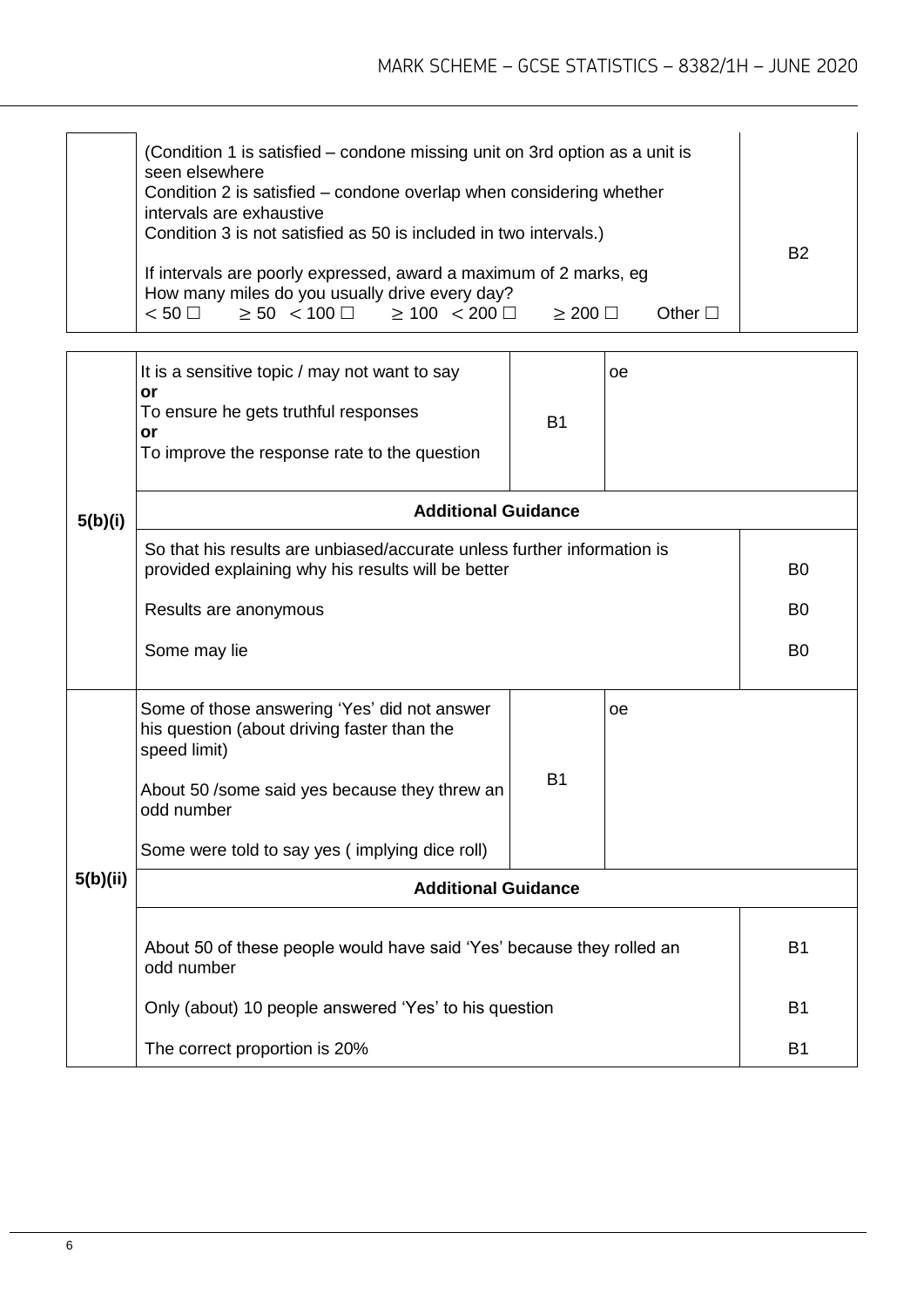|      | $2 + 1 + 5 + 2 + 10 + 8 + 25 + 13$<br><b>or</b><br>66                                                                                    | M <sub>1</sub> | оe             |                               |  |
|------|------------------------------------------------------------------------------------------------------------------------------------------|----------------|----------------|-------------------------------|--|
|      | 66, this is about two-thirds                                                                                                             | A <sub>1</sub> | Any indication |                               |  |
|      | <b>Additional Guidance</b>                                                                                                               |                |                |                               |  |
|      | Condone one error or omission in the addition for M1                                                                                     |                |                |                               |  |
|      | If calculated two thirds must equal 0.67 or 0.66 or better or 67% or 66% or<br>better, use of two thirds = $0.6$ cannot score the A mark |                |                |                               |  |
| 6(a) | $\frac{66}{100}$ is about $\frac{2}{3}$                                                                                                  |                |                | <b>M1A1</b>                   |  |
|      | $66\%$ = two thirds                                                                                                                      |                |                | M <sub>1</sub> A <sub>0</sub> |  |
|      | Working with 101:                                                                                                                        |                |                |                               |  |
|      | 66 is two thirds of 101                                                                                                                  |                |                | M <sub>1</sub> A <sub>0</sub> |  |
|      | 66 and two thirds of 101 is 67 or 67.3()                                                                                                 |                |                | M <sub>1</sub> A <sub>0</sub> |  |
|      | 66 is 65.3% of 101 so they are about the same                                                                                            |                |                | M <sub>1</sub> A <sub>0</sub> |  |
|      | Working with 2000:                                                                                                                       |                |                |                               |  |
|      | 66% of 2000 is 1320, two thirds of 2000 is 1333 or better or 1334, so they<br>are about the same                                         |                |                | <b>M1A1</b>                   |  |
|      | Any reference to 66 being 66 adults is A0                                                                                                |                |                |                               |  |
|      | eg 66 adults chose to work earlier                                                                                                       |                |                |                               |  |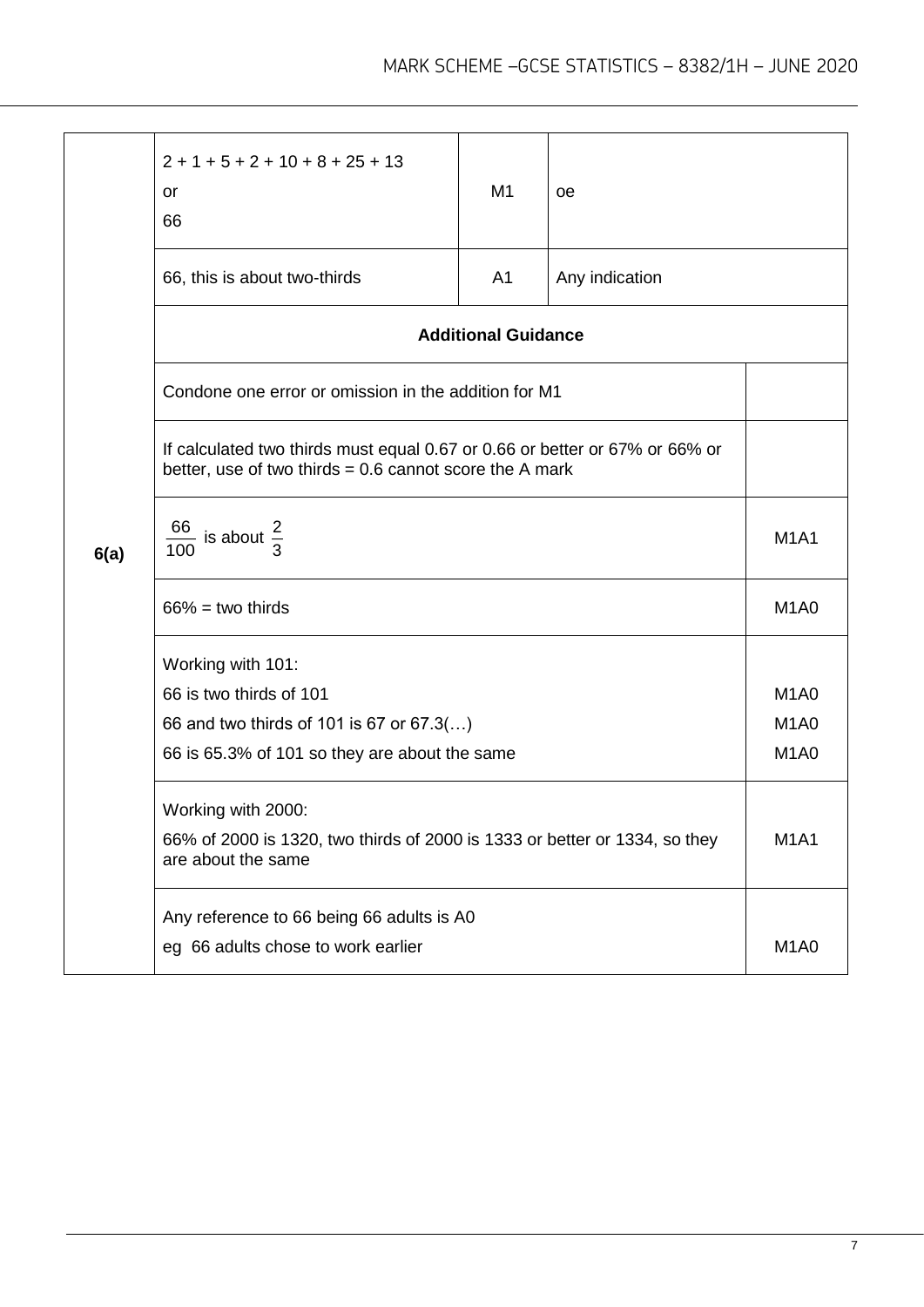|                                                                   | <b>Ticks 'Cannot Tell'</b>                                                                                |           |    |                |  |
|-------------------------------------------------------------------|-----------------------------------------------------------------------------------------------------------|-----------|----|----------------|--|
|                                                                   | and                                                                                                       |           |    |                |  |
|                                                                   | Due to rounding (there could be a few<br>who chose 11.30 but out of 2000<br>people this is almost zero %) | <b>B1</b> | oe |                |  |
|                                                                   | or                                                                                                        |           |    |                |  |
|                                                                   | Some of the people put 'Don't know'<br>(some of them may want to start at<br>11.30)                       |           |    |                |  |
| 6(b)                                                              | <b>Additional Guidance</b>                                                                                |           |    |                |  |
|                                                                   | A few needs to be less than 10                                                                            |           |    |                |  |
|                                                                   | Reference to rounding, eg:                                                                                |           |    |                |  |
|                                                                   | It could be due to rounding                                                                               |           |    |                |  |
|                                                                   | It could be 0.49%                                                                                         |           |    | <b>B1</b>      |  |
|                                                                   | It could be due to rounding, it could be 0.9%                                                             |           |    |                |  |
| Some may have answered, but not enough for it to become 1 percent |                                                                                                           |           |    | B <sub>0</sub> |  |
|                                                                   | Ticks 'Cannot Tell', it may have been a really small percentage                                           |           |    |                |  |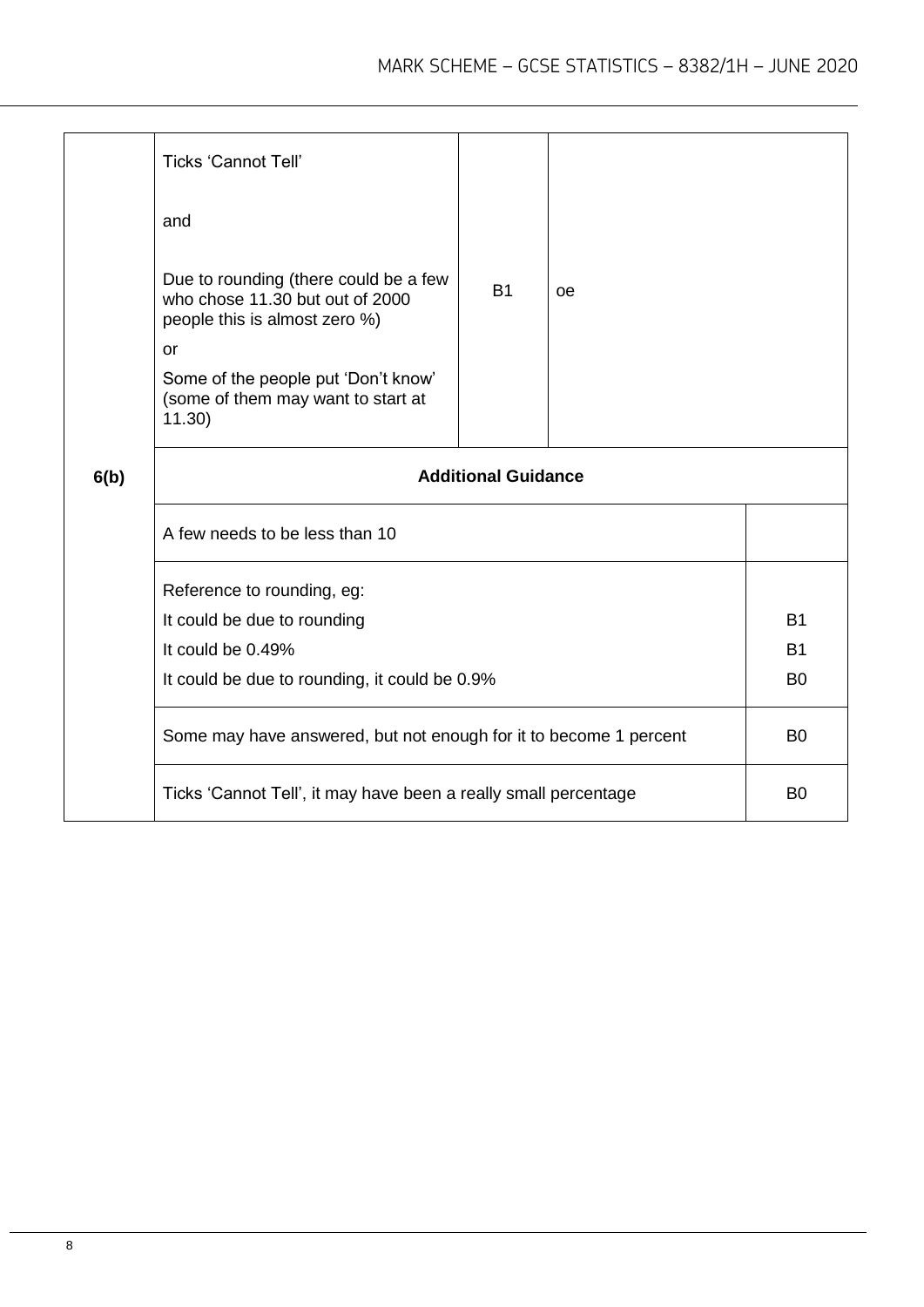|      | Not all British working adults work an<br>8-hour day / have fixed hours     | <b>B1</b> | oe |  |  |  |
|------|-----------------------------------------------------------------------------|-----------|----|--|--|--|
|      | <b>Additional Guidance</b>                                                  |           |    |  |  |  |
|      | Any mention of shift work / working nights                                  | <b>B1</b> |    |  |  |  |
|      | Some people work flexible hours                                             |           |    |  |  |  |
| 6(c) | People have different work commitments<br>People have different commitments |           |    |  |  |  |
|      | Some people may be part-time                                                |           |    |  |  |  |
|      | Some people are self employed                                               |           |    |  |  |  |
|      | Reference to sample size, asking more people etc                            |           |    |  |  |  |
|      | Reference to representation, eg other workers may work differently          |           |    |  |  |  |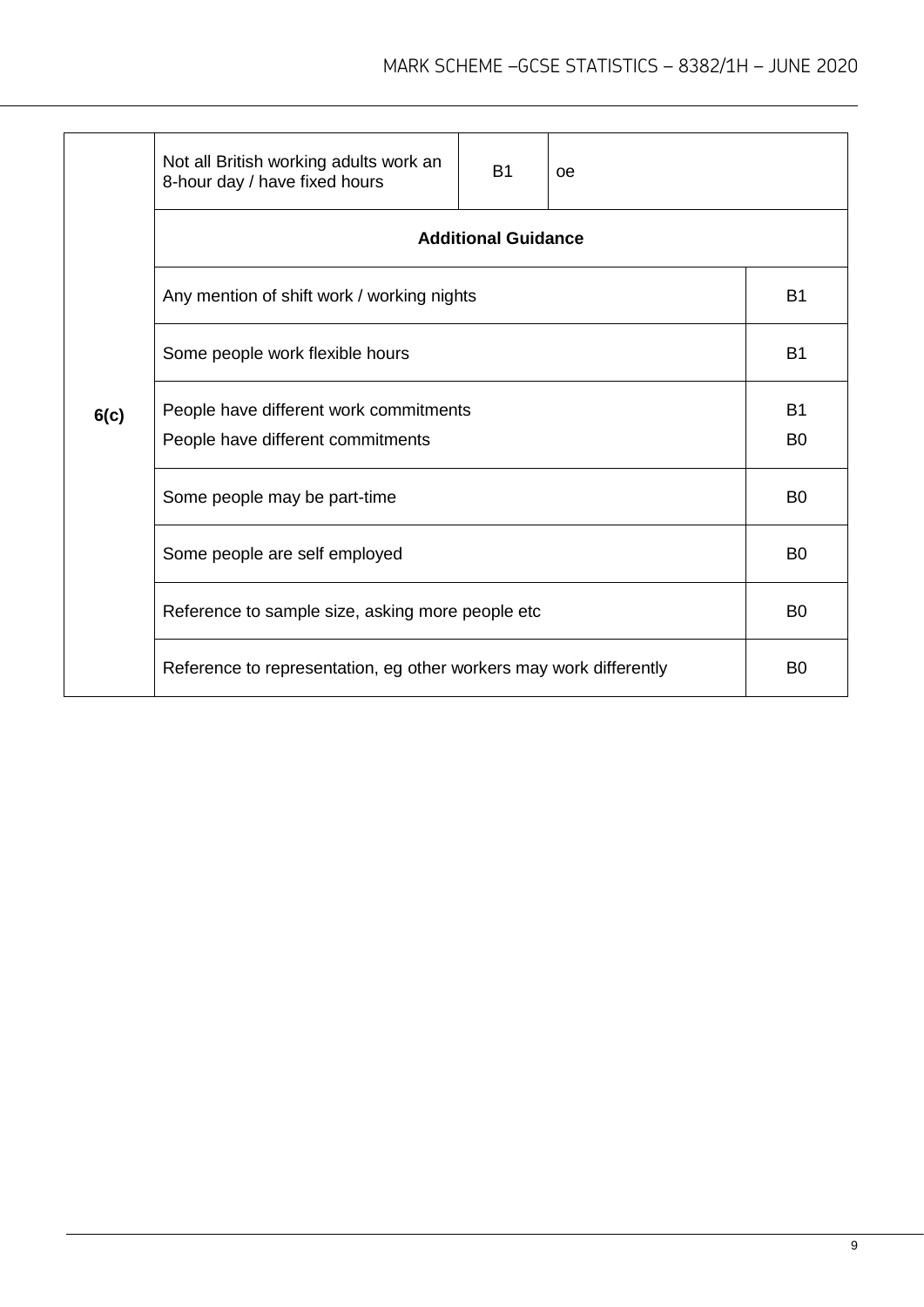| 7(a)(i) | $\frac{332}{600}$<br>or $\frac{83}{150}$<br>or<br>0.55 or better<br>or<br>55% or better                                                                   | <b>B2</b> | <sub>0e</sub><br>B1 sight of 332<br>or $\frac{n}{600}$ ; $n < 600$ |  |
|---------|-----------------------------------------------------------------------------------------------------------------------------------------------------------|-----------|--------------------------------------------------------------------|--|
|         | <b>Additional Guidance</b>                                                                                                                                |           |                                                                    |  |
|         | Ignore any attempt to convert or simplify once the correct answer is seen<br>For B2, ignore probability words unless contradictory and on the answer line |           |                                                                    |  |

| 7(a)(ii) | 529<br>600<br>or<br>0.88 or better<br>or<br>88% or better                    | <b>B2</b> | oe<br>$\frac{71}{1}$<br><b>B1</b><br>600<br>or<br>0.12 or 0.118 or better<br>or<br>12% or 11.8% or better<br>or<br>sight of 529 |  |
|----------|------------------------------------------------------------------------------|-----------|---------------------------------------------------------------------------------------------------------------------------------|--|
|          | <b>Additional Guidance</b>                                                   |           |                                                                                                                                 |  |
|          | Ignore any attempt to convert or simplify once the correct answer is seen    |           |                                                                                                                                 |  |
|          | For B2, ignore probability words unless on the answer line and contradictory |           |                                                                                                                                 |  |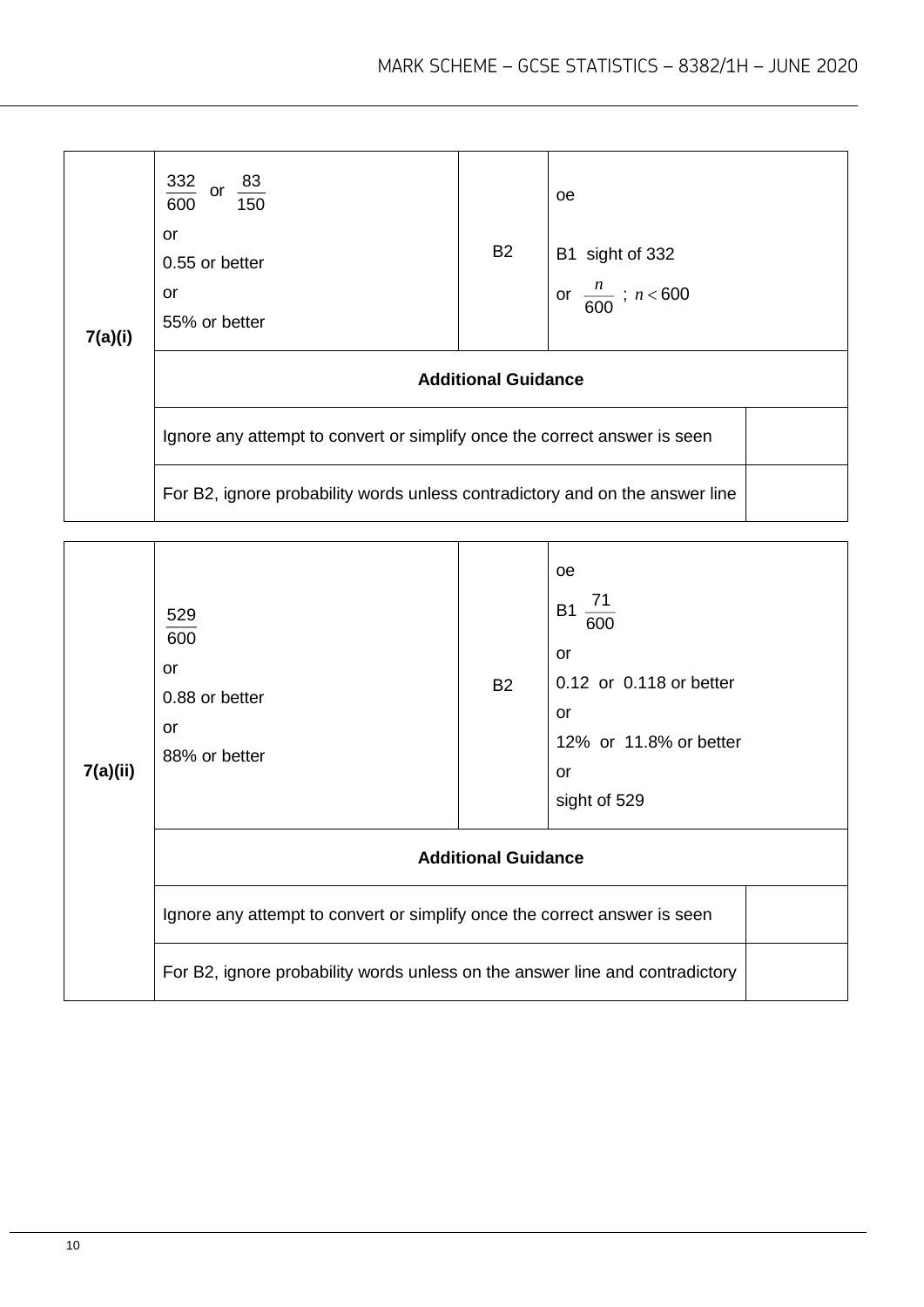| 7(b) | $\frac{11}{71}$<br>or<br>0.15 or better<br>or<br>15% or better               | <b>B2</b> | 0e<br>B1 sight of 71<br>or 11 as numerator in a probability |  |  |
|------|------------------------------------------------------------------------------|-----------|-------------------------------------------------------------|--|--|
|      | <b>Additional Guidance</b>                                                   |           |                                                             |  |  |
|      | Ignore any attempt to convert or simplify once the correct answer is seen    |           |                                                             |  |  |
|      | For B2, ignore probability words unless on the answer line and contradictory |           |                                                             |  |  |

|      | $\underline{67}$<br>or 0.335 or 33.5%<br>$\overline{200}$                    | M <sub>1</sub> | <b>oe</b>                         |  |
|------|------------------------------------------------------------------------------|----------------|-----------------------------------|--|
|      | $\frac{67}{200} \times \frac{66}{199}$ or $\frac{4422}{39800}$               |                |                                   |  |
|      | or 0.11 or 0.1111                                                            | M1dep          | <b>oe</b>                         |  |
| 7(c) | or 11.11(%)<br>or 11.1105(%) or 11.1106(%)                                   |                |                                   |  |
|      | 0.111                                                                        |                | SC1 for $\frac{4489}{ }$<br>40000 |  |
|      | <b>or</b><br>11.111%                                                         | A <sub>1</sub> | or 0.112 or 11.223%               |  |
|      | <b>Additional Guidance</b>                                                   |                |                                   |  |
|      | Ignore any attempt to convert or simplify once the correct answer is seen    |                |                                   |  |
|      | For A1, ignore probability words unless on the answer line and contradictory |                |                                   |  |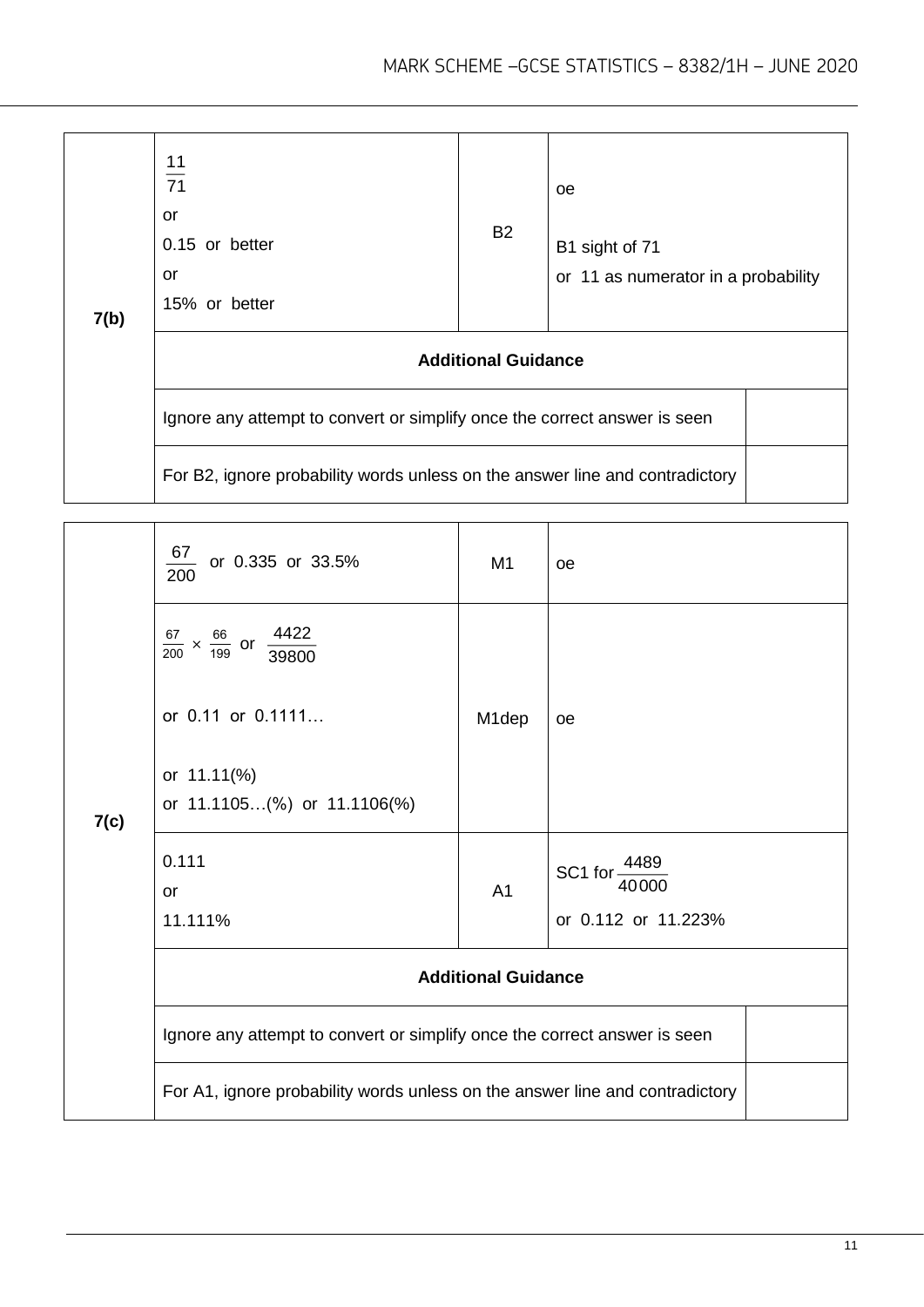|      | Statement 1:<br><b>Ticks Yes</b><br>and<br>comments that over 300 (332) went<br>to social media first that day                                                                                                                                                                                                                                                                                                   | <b>B1</b>                               | oe<br>eg 'over half' |  |
|------|------------------------------------------------------------------------------------------------------------------------------------------------------------------------------------------------------------------------------------------------------------------------------------------------------------------------------------------------------------------------------------------------------------------|-----------------------------------------|----------------------|--|
| 7(d) | Statement 2:<br><b>Ticks Cannot tell</b><br>and<br>comments that these results are just<br>for one day (and might not be true for<br>every day)<br>or<br><b>Ticks No</b><br>and<br>comments that fewer than 100 (88)<br>went on social media first that day (if<br>it's not true on the first day it cannot<br>be true every day)<br>For the first statement, do not award B1 if 332 or its calculation is wrong | <b>B1</b><br><b>Additional Guidance</b> | oe                   |  |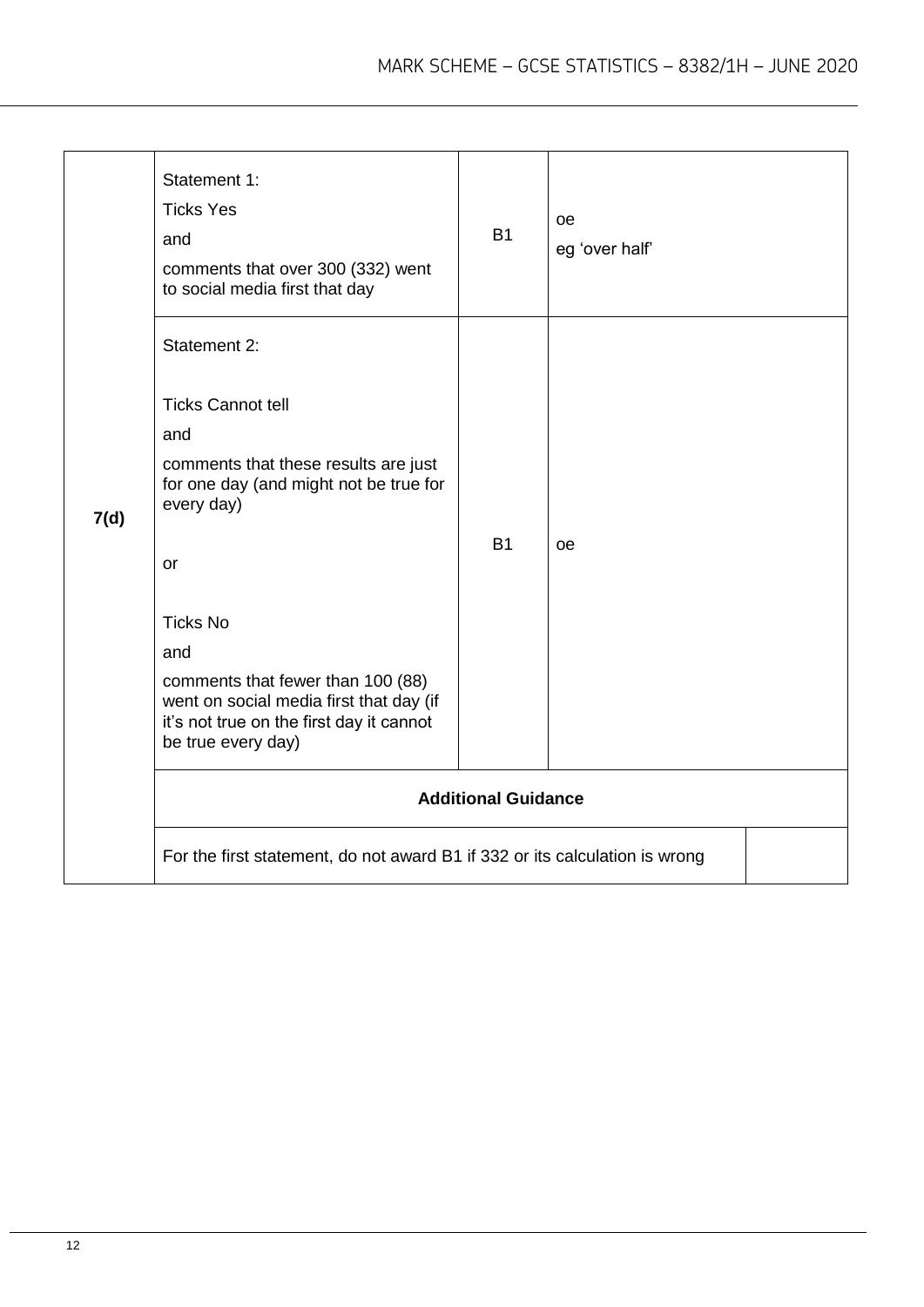|      | A comment relating to sample size / accuracy:<br>eg 6 people is not enough<br>eg The results will not be reliable enough with<br>just 6 people                             | <b>B1</b>              | оe |  |  |
|------|----------------------------------------------------------------------------------------------------------------------------------------------------------------------------|------------------------|----|--|--|
|      | A comment relating to ethics:<br>eg The researcher cannot infect randomly<br>chosen people with a deadly disease<br>eg The people taking part in the experiment<br>may die | <b>B1</b>              | oе |  |  |
|      | <b>Additional Guidance</b>                                                                                                                                                 |                        |    |  |  |
| 8(a) | No placebo (people may have recovered without the drug)<br>No control group                                                                                                |                        |    |  |  |
|      | It has to be voluntary (all 6 could have volunteered)                                                                                                                      | First B0               |    |  |  |
|      | Use people who already have the disease<br>The disease could be infectious (and so people might spread it)                                                                 |                        |    |  |  |
|      | The people could be unhealthy<br>The people could be really old and die anyway                                                                                             |                        |    |  |  |
|      | Any reference to problems with the drug is second B0, eg:                                                                                                                  |                        |    |  |  |
|      | The drug might not be suitable                                                                                                                                             | Second B0              |    |  |  |
|      | They might be allergic to the drug                                                                                                                                         | Second B0<br>Second B0 |    |  |  |
|      | The drug might be dangerous<br>The drug might have long term effects                                                                                                       |                        |    |  |  |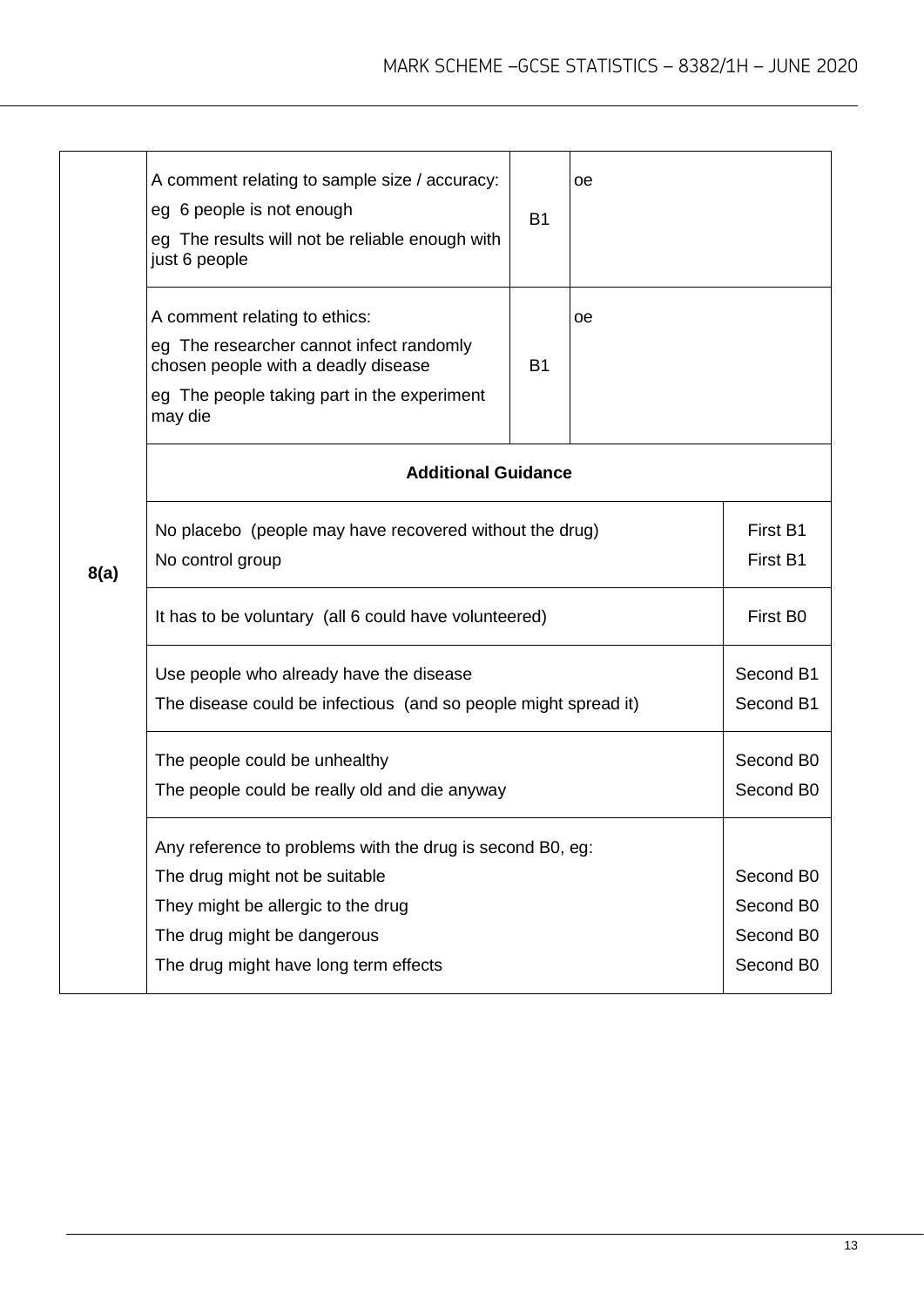|      | oe<br><b>B1</b><br>Patients should be anonymous<br>eg She shouldn't include the<br>name of the patients                 |  |  |  |  |
|------|-------------------------------------------------------------------------------------------------------------------------|--|--|--|--|
|      | <b>Additional Guidance</b>                                                                                              |  |  |  |  |
|      | It's confidential                                                                                                       |  |  |  |  |
| 8(b) | The names (are given)                                                                                                   |  |  |  |  |
|      | It's too personal                                                                                                       |  |  |  |  |
|      | It might be hurtful as their names have been published<br>It might be hurtful for those people to read it               |  |  |  |  |
|      | Consent is needed / Some people might not want to be included<br>(missed the point, publishing names should be avoided) |  |  |  |  |
|      | It's rude/offensive                                                                                                     |  |  |  |  |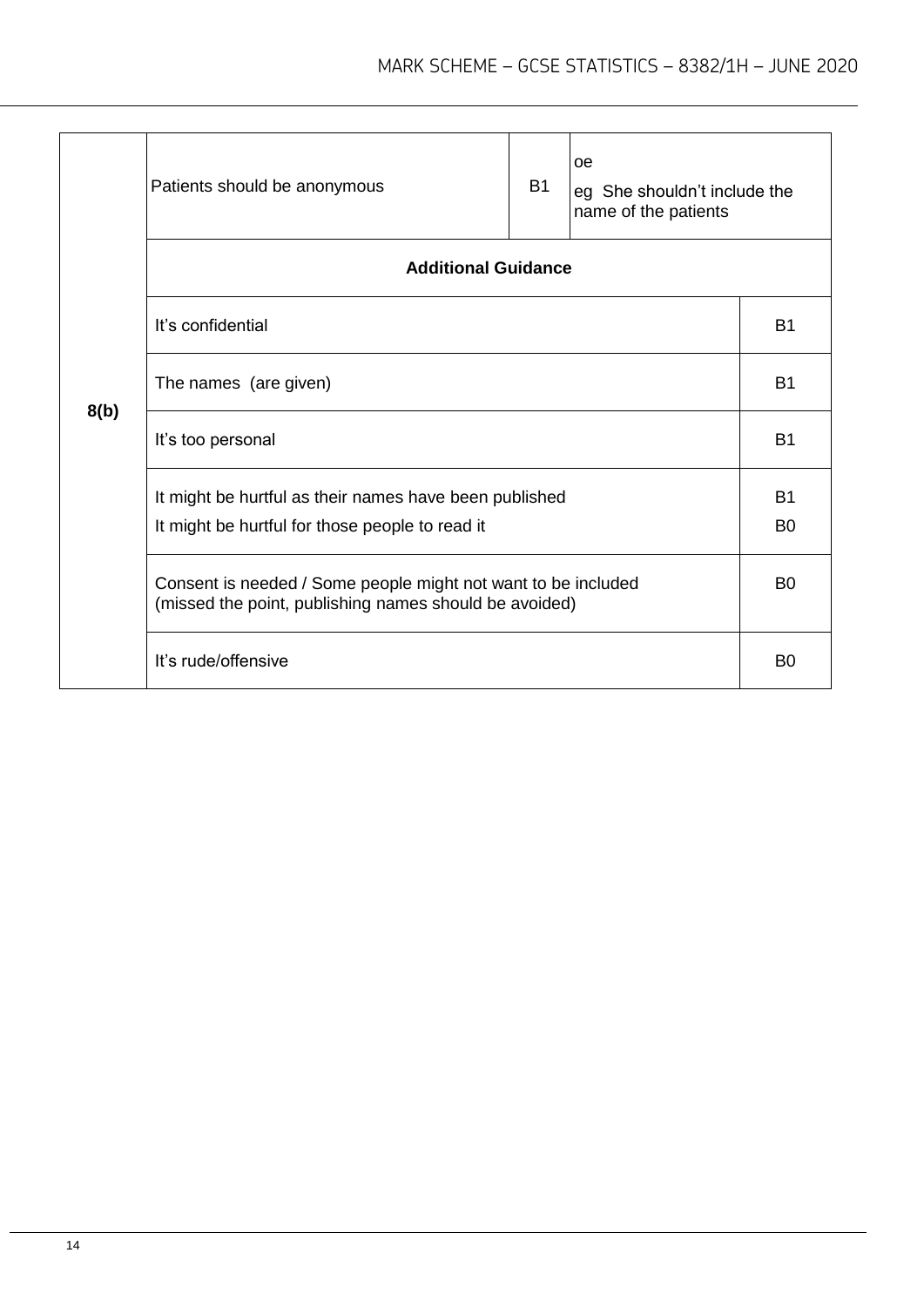|   | $1)^3$<br>$\overline{2}$                      |                | oe |
|---|-----------------------------------------------|----------------|----|
|   | or $120 \div 8$                               | M <sub>1</sub> |    |
| 9 | or a list of the 8 possible outcomes          |                |    |
|   | or a tree diagram with H and T on each branch |                |    |
|   | 15                                            | A <sub>1</sub> |    |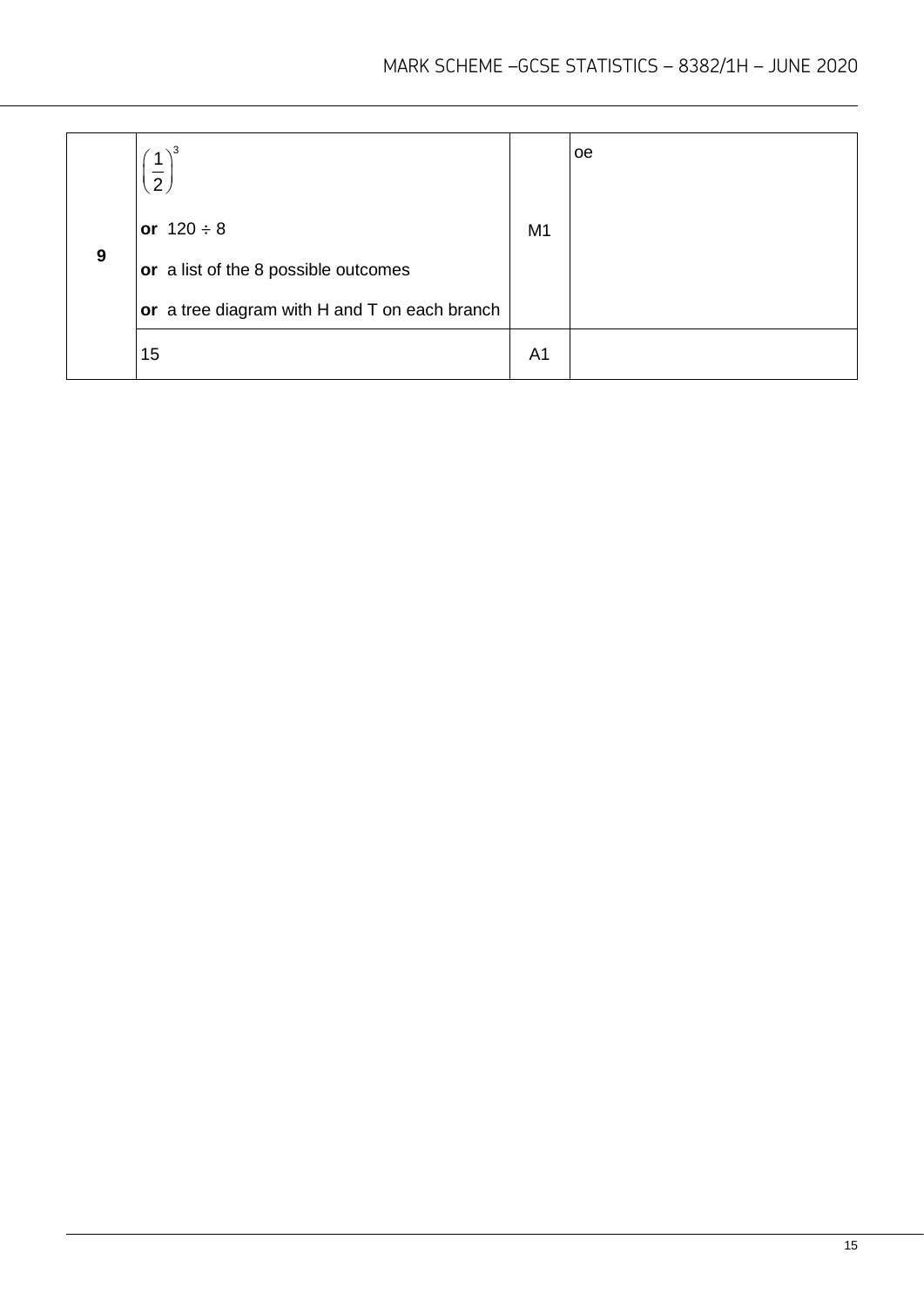

|       | The mean falls in an interval with frequency of 1                    | B1 | oe |    |
|-------|----------------------------------------------------------------------|----|----|----|
|       | <b>Additional Guidance</b>                                           |    |    |    |
|       | Ignore any reference to the mode/median/grouped data                 |    |    |    |
| 10(c) | The durations are either short or long (with not many in the middle) | B1 |    |    |
|       | The distribution is bi-modal                                         |    |    | B1 |
|       | Not many values are close to 187 or a large drop around 187          |    |    | В1 |
|       |                                                                      |    |    |    |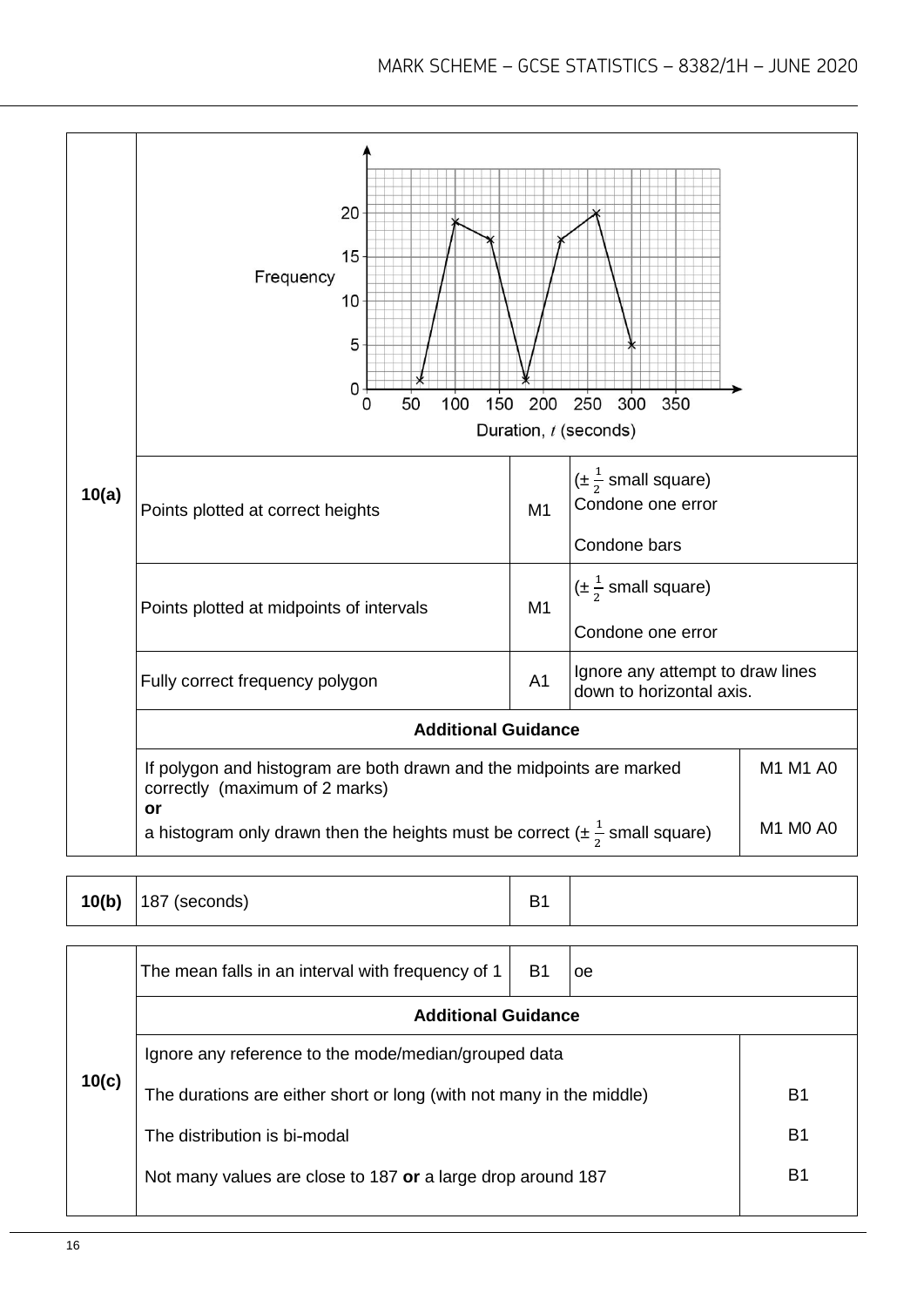| 11(a) | Bar for females aged 10-19 drawn at 190 | <b>B2</b> | $\frac{1}{2}$ square tolerance                      |
|-------|-----------------------------------------|-----------|-----------------------------------------------------|
|       |                                         |           | B1 for sight of 160 (thousand)<br>or 190 (thousand) |

| 11(b)(i) | 400 (thousand) or 540 (thousand)                        | M1                 | Implied by 940 (thousand).<br>Allow $±10$ (thousand) |
|----------|---------------------------------------------------------|--------------------|------------------------------------------------------|
|          | their $400 +$ their 540<br>(x 100)<br>$1400 + 1550$     | M <sub>1</sub> dep |                                                      |
|          | [31,32.6] (%) or 33 (%), if correct working is<br>seen. | A <sub>1</sub>     |                                                      |
|          | <b>Additional Guidance</b>                              |                    |                                                      |
|          | The mark for M1 may be on the diagram                   |                    |                                                      |

| 11(b)(ii) | (It is the age when)<br>people (often) leave their parent's home<br>or<br>people move to start a new job / leave<br>university<br>or<br>people start a family and need to move / moving<br>in with partner<br>or<br>People buying/renting their first home | <b>B1</b>      | oe |                |  |
|-----------|------------------------------------------------------------------------------------------------------------------------------------------------------------------------------------------------------------------------------------------------------------|----------------|----|----------------|--|
|           | <b>Additional Guidance</b>                                                                                                                                                                                                                                 |                |    |                |  |
|           | They are getting married                                                                                                                                                                                                                                   |                |    | B <sub>0</sub> |  |
|           | They have enough money for a mortgage                                                                                                                                                                                                                      | B <sub>0</sub> |    |                |  |
|           |                                                                                                                                                                                                                                                            |                |    |                |  |
|           | They have a new job                                                                                                                                                                                                                                        |                |    | B <sub>0</sub> |  |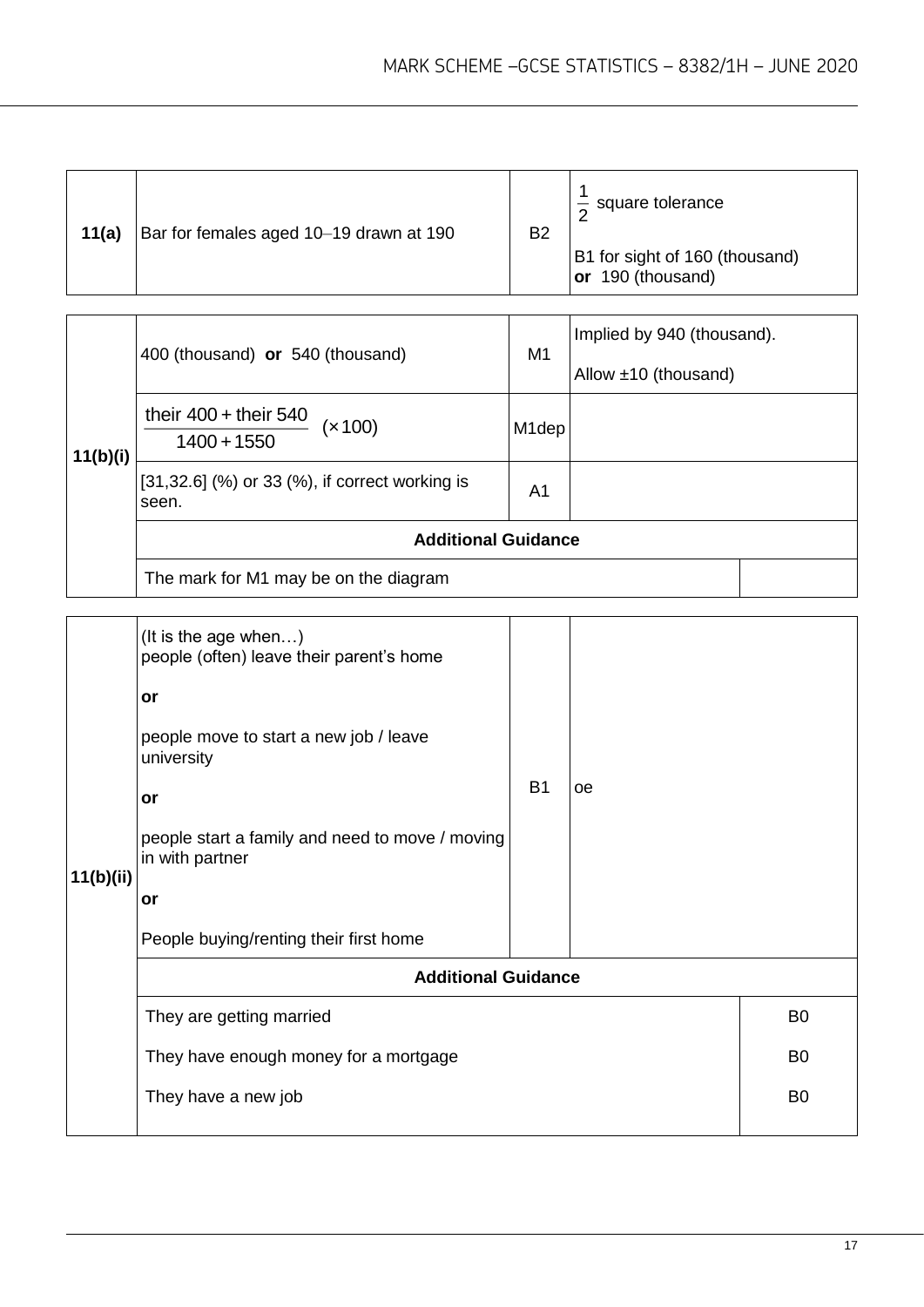|       | $\frac{8\,290\,000}{\sqrt{2}}$ or [0.53, 0.532]<br>15 590 000<br>or $\frac{2750000}{2500000}$ or [0.054, 0.055]<br>50 450 000                                                                                                                                    | M <sub>1</sub>        | oe                                                                                                                                                                        |          |
|-------|------------------------------------------------------------------------------------------------------------------------------------------------------------------------------------------------------------------------------------------------------------------|-----------------------|---------------------------------------------------------------------------------------------------------------------------------------------------------------------------|----------|
|       | $\frac{8\,290\,000}{\cdots}$ or [0.53, 0.532]<br>15 590 000<br>$\frac{2\,750\,000}{50\,450\,000}$ or [0.054, 0.055]<br>and                                                                                                                                       | M <sub>1</sub><br>dep | oe                                                                                                                                                                        |          |
| 12(a) | $\frac{8\,290\,000}{15\,590\,000} \div \frac{2\,750\,000}{50\,450\,000} = [9.7, 9.8]$<br>15 590 000<br>or<br>$\frac{2750000}{50450000} \div \frac{8290000}{15590000} = 0.1()$<br>or<br>$[0.53, 0.532] = 10 \times [0.054, 0.055]$<br>and<br>a correct conclusion | A <sub>1</sub>        | Acceptable conclusions include<br>Mike's statement is correct<br>or<br>The risk of hearing loss for those<br>aged 60 and over is just less than 10<br>times greater<br>oe |          |
|       | <b>Additional Guidance</b>                                                                                                                                                                                                                                       |                       |                                                                                                                                                                           |          |
|       | $\frac{8\ 290\ 000}{15\ 590\ 000}\div\frac{2\ 750\ 000}{50\ 450\ 000}$<br>$= [9.7, 9.8]$ He is correct                                                                                                                                                           |                       |                                                                                                                                                                           | M1 M1 A1 |
|       | Mike is correct as $0.53 \div 10$ is about 0.055                                                                                                                                                                                                                 |                       | M1 M1 A1                                                                                                                                                                  |          |
|       |                                                                                                                                                                                                                                                                  |                       |                                                                                                                                                                           |          |

| 12(b)<br>[1700 000, 1732 222] integer values only |  | Accept 2000000 with working. |
|---------------------------------------------------|--|------------------------------|
|---------------------------------------------------|--|------------------------------|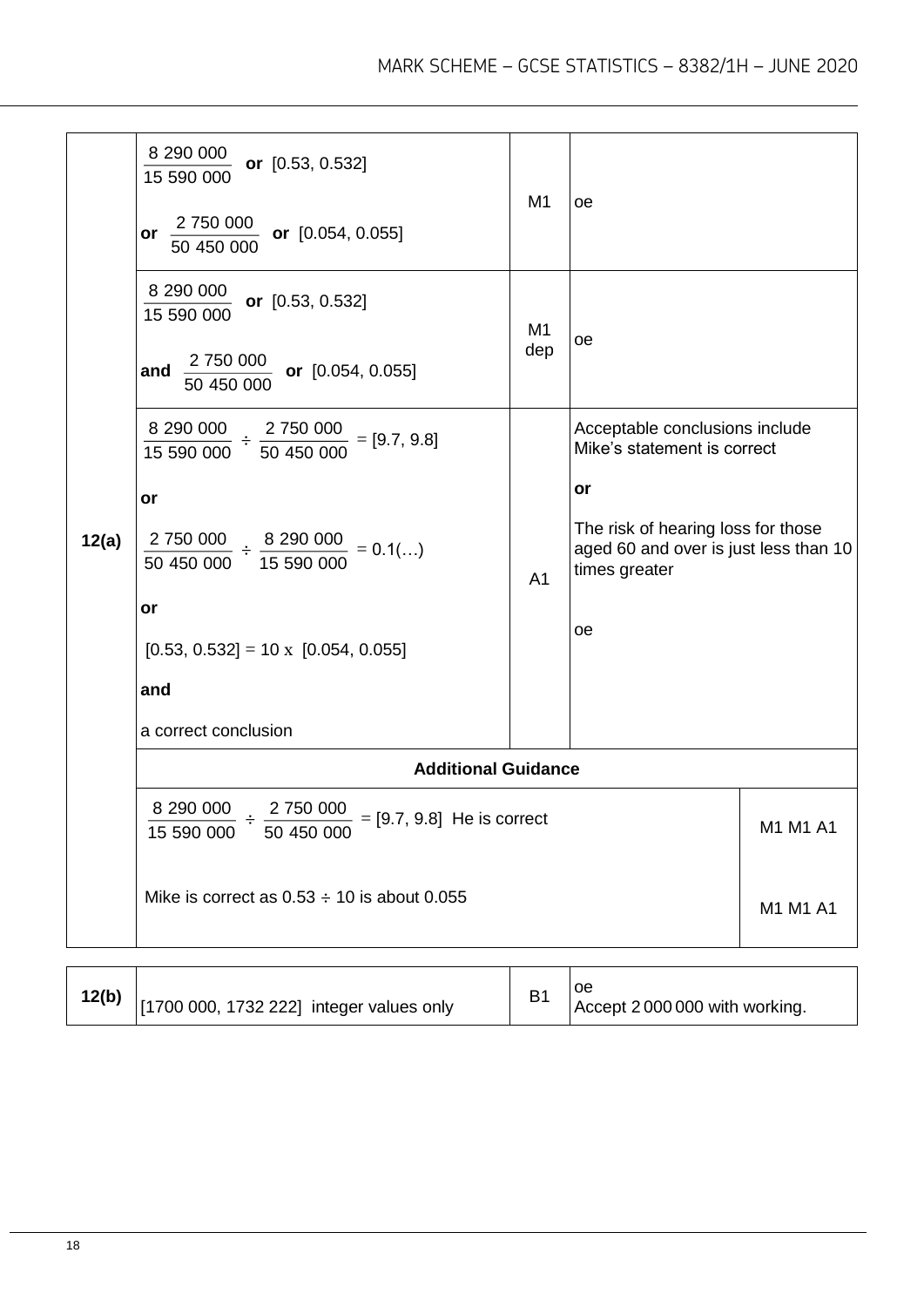| 13(a) | 16%<br>B <sub>1</sub><br>оe                                                                                                                                                                                                                        |           |                                                                                                                               |           |  |
|-------|----------------------------------------------------------------------------------------------------------------------------------------------------------------------------------------------------------------------------------------------------|-----------|-------------------------------------------------------------------------------------------------------------------------------|-----------|--|
| 13(b) | <b>Sophie is correct, with working</b><br>$500 + 4 \times 3 = 512$ and $500 - 4 \times 3 = 488$<br>or $\frac{512-500}{4} = 3$ and $\frac{488-500}{4} = -3$<br>or $\frac{512-500}{3}$ = 4 and $\frac{500-488}{3}$ = 4<br>or $\frac{512-488}{6} = 4$ | <b>B2</b> | B1 for one calculation<br>or<br>B1 for a link made between 3 sds<br>and 'almost all' or $99(.7)$ % or<br>99.8% or almost 100% |           |  |
|       | <b>Additional Guidance</b>                                                                                                                                                                                                                         |           |                                                                                                                               |           |  |
|       | Stating that reducing the standard deviation to 4 (ml) would work, with correct<br>working                                                                                                                                                         |           |                                                                                                                               | <b>B2</b> |  |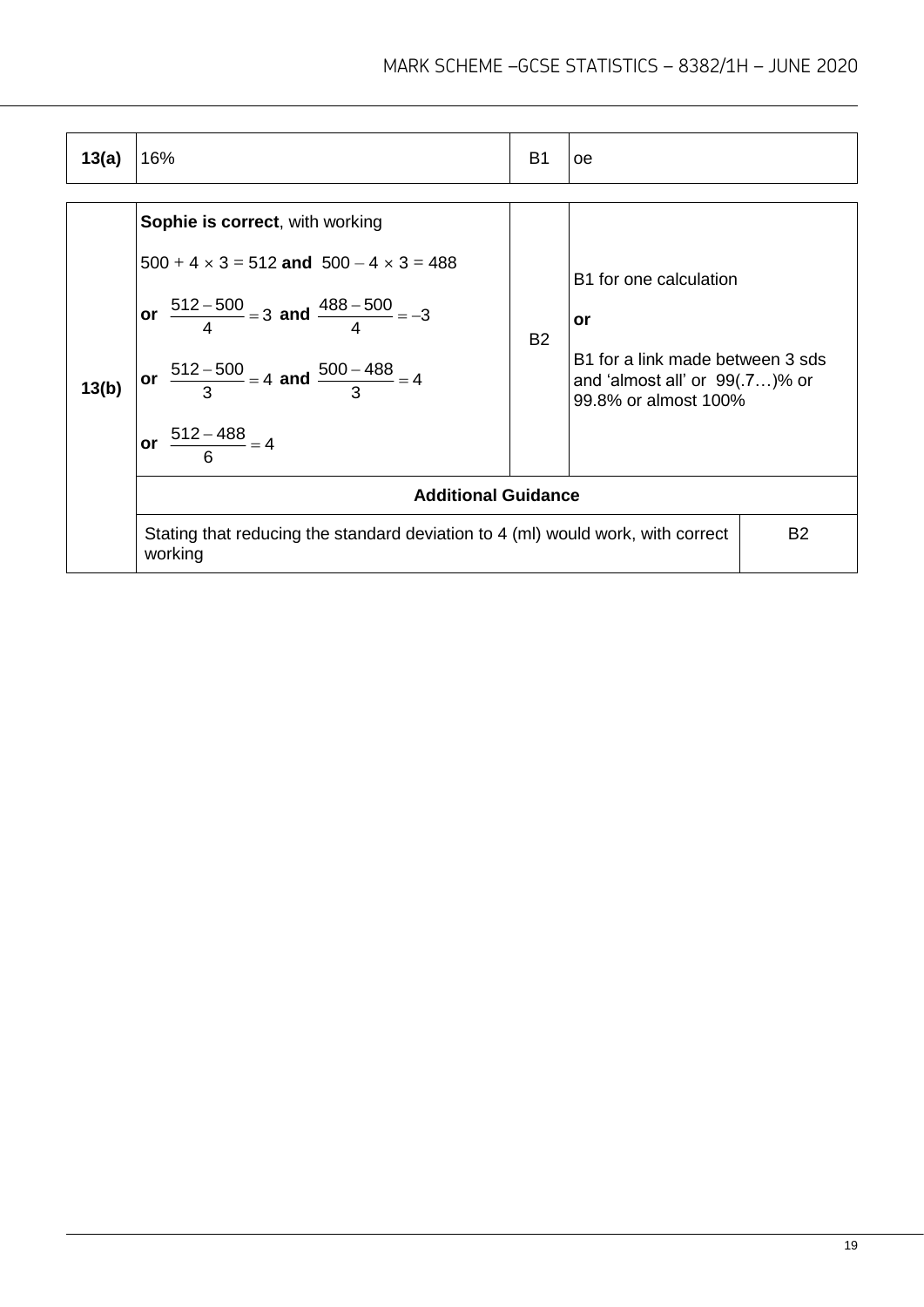|        | 5005 (million)                                                        | B <sub>1</sub> |  |  |  |
|--------|-----------------------------------------------------------------------|----------------|--|--|--|
| 14 (a) | <b>Additional Guidance</b>                                            |                |  |  |  |
|        | Mark the table first but If the table is blank check the answer space |                |  |  |  |

|        | Increasing trend (in the value of clothing<br>imports)<br>Moving averages increase | B <sub>1</sub> | oe<br>The value of clothing imports is<br>increasing |                |
|--------|------------------------------------------------------------------------------------|----------------|------------------------------------------------------|----------------|
| 14 (b) | <b>Additional Guidance</b>                                                         |                |                                                      |                |
|        | Reference to correlation                                                           |                |                                                      | B <sub>0</sub> |
|        | Moving averages show a constant increase                                           | B <sub>0</sub> |                                                      |                |

|       | A suitable comment about the seasonal<br>variation, eg<br>(Clothing imports are) highest in Q3 / higher at<br>the end of a year<br>(Imports are) lowest in Q2 / lower at the start of<br>a year            | <b>B1</b> | oe |  |  |
|-------|------------------------------------------------------------------------------------------------------------------------------------------------------------------------------------------------------------|-----------|----|--|--|
| 14(c) | <b>Additional Guidance</b>                                                                                                                                                                                 |           |    |  |  |
|       | Imports are above the trend line in Q3<br>Increase in Q3 / decrease in Q2<br>Most imports in the summer/autumn<br>In Q2 the imports are less expensive (this is not referring to the amount of<br>imports) |           |    |  |  |
|       |                                                                                                                                                                                                            |           |    |  |  |
|       |                                                                                                                                                                                                            |           |    |  |  |
|       |                                                                                                                                                                                                            |           |    |  |  |

| 14(d)(i) | [5140, 5160]               | B <sub>1</sub> |                                       |
|----------|----------------------------|----------------|---------------------------------------|
|          | $-40 + (-150)$<br>or $-95$ | M <sub>1</sub> | oe                                    |
|          | [5045, 5065]               | A <sub>1</sub> | Unless their calculation is incorrect |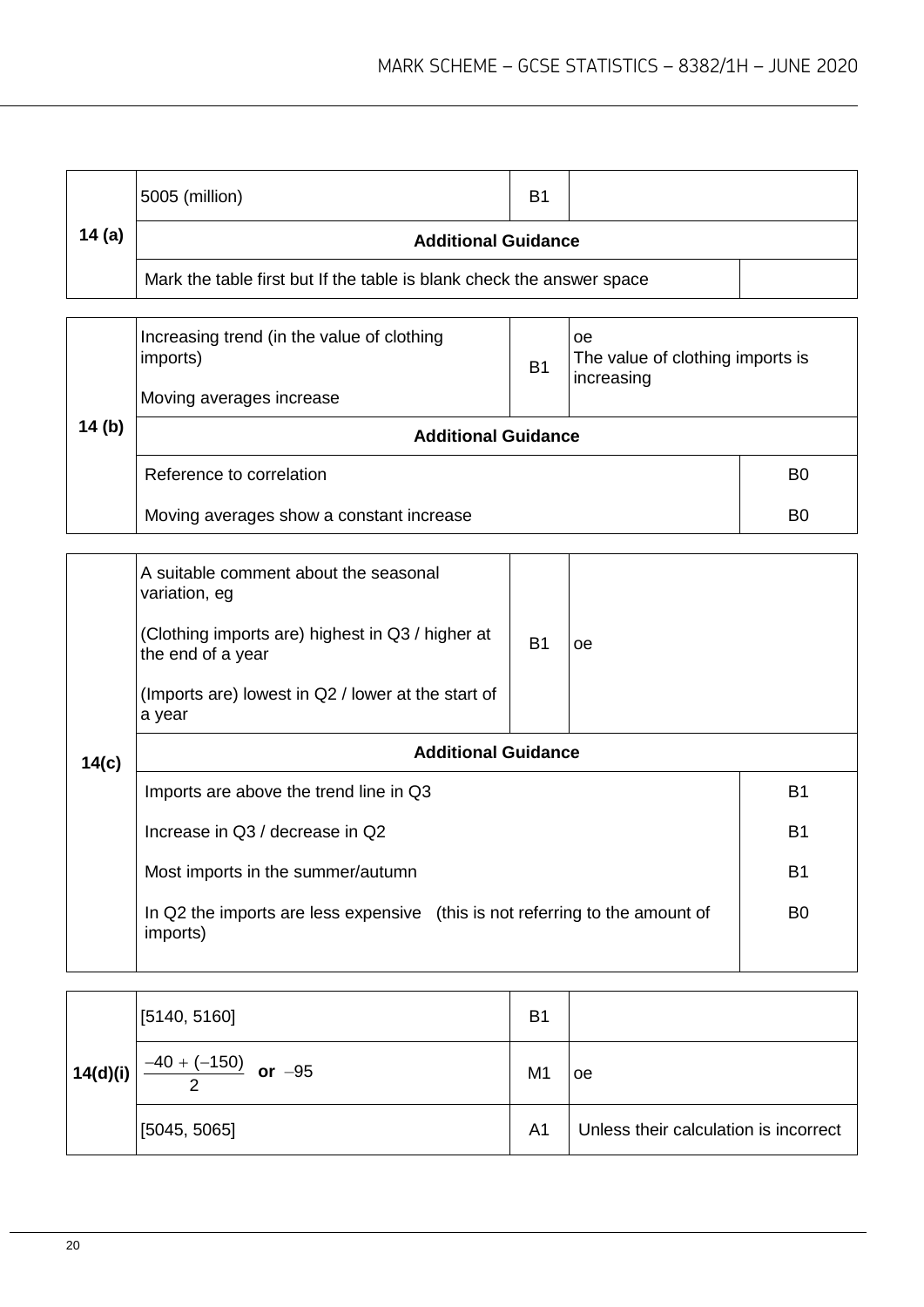|           | The trend continues in the same way                           |    |    |                |
|-----------|---------------------------------------------------------------|----|----|----------------|
|           | or                                                            | B1 | oe |                |
|           | The seasonal pattern remains the same                         |    |    |                |
| 14(d)(ii) | <b>Additional Guidance</b>                                    |    |    |                |
|           | Trade is not affected by a recession / global events etc      |    |    | B <sub>1</sub> |
|           | Importing the same amount of clothes / price remains the same | B1 |    |                |

|       | $\frac{48.7-45.5}{2.4}$ or $1\frac{1}{3}$ or 1.3(3)       | M <sub>1</sub>        |    |
|-------|-----------------------------------------------------------|-----------------------|----|
| 15(a) | $x - 41.7 - 48.7 - 45.5$<br>$\overline{2.4}$<br>1.8<br>or | M <sub>1</sub><br>dep | oe |
|       | $(x = 3 41.7 + 1.8 \times \text{their } 1\frac{1}{2})$    |                       |    |
|       | 44.1 (seconds)                                            | A <sub>1</sub>        |    |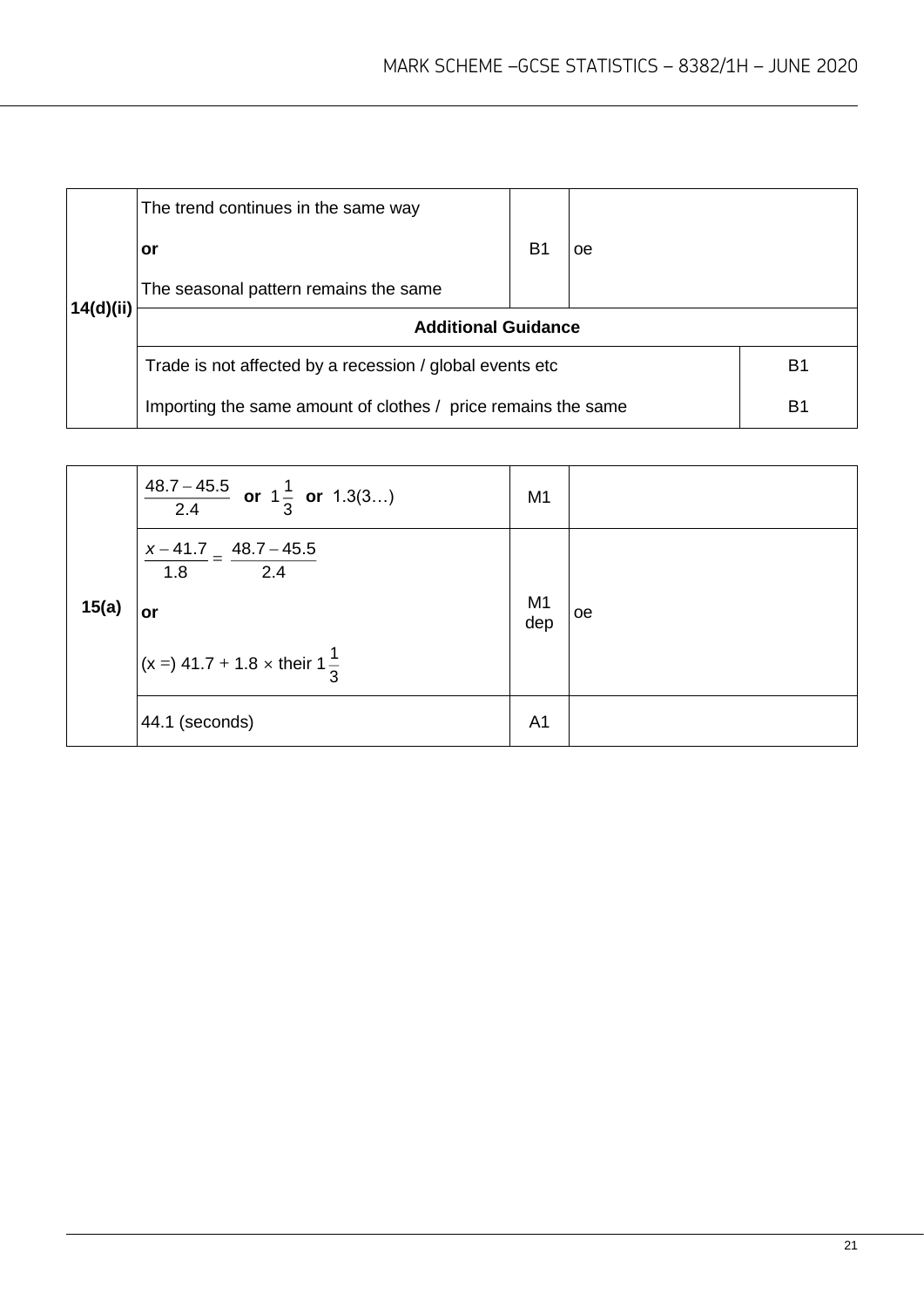|       |                                                                                                                                 | $\frac{43.7-45.5}{2.4}$ or $\frac{44.3-45.5}{2.4}$<br>or $\frac{40.5-41.7}{1.8}$ or $\frac{40.3-41.7}{1.8}$ |                                                        | M <sub>1</sub>   | Correct calculation for, or value of,<br>any standardised score |                                                       |
|-------|---------------------------------------------------------------------------------------------------------------------------------|-------------------------------------------------------------------------------------------------------------|--------------------------------------------------------|------------------|-----------------------------------------------------------------|-------------------------------------------------------|
|       | All standardised scores correct.                                                                                                |                                                                                                             |                                                        |                  | oe                                                              |                                                       |
|       |                                                                                                                                 |                                                                                                             |                                                        |                  | A1 for 2 or 3 correct standardised                              |                                                       |
|       |                                                                                                                                 | <b>Kim</b>                                                                                                  | Pria                                                   |                  | scores                                                          |                                                       |
|       | Race 1                                                                                                                          | $-0.75$ or $-0.8$<br>or $-\frac{3}{4}$                                                                      | $-0.5$ or $-\frac{1}{2}$                               | A2               |                                                                 |                                                       |
|       | Race 2                                                                                                                          | $-0.6(6)$ or<br>$-0.67$ or $-0.7$<br>or $-\frac{2}{3}$                                                      | $-0.7(7)$ or<br>$-0.78$ or $-0.8$<br>or $-\frac{7}{4}$ |                  |                                                                 |                                                       |
|       |                                                                                                                                 |                                                                                                             | 9                                                      |                  |                                                                 |                                                       |
|       | Kim swam better in Race 1 with a reason,                                                                                        |                                                                                                             |                                                        |                  | ft from their standardised scores for<br><b>Kim</b>             |                                                       |
|       | eg as $-0.75 < -0.67$                                                                                                           |                                                                                                             | B <sub>1ft</sub>                                       |                  |                                                                 |                                                       |
| 15(b) | or as her standardised score in Race 1 was<br>lower than her score in Race 2                                                    |                                                                                                             |                                                        |                  |                                                                 |                                                       |
|       | Pria swam better in Race 2 with a reason,<br>eg as $-0.78 < -0.5$                                                               |                                                                                                             |                                                        | B <sub>1ft</sub> | ft from their standardised scores for<br>Pria                   |                                                       |
|       | or as her standardised score in Race 2 was<br>lower than her score in Race 1                                                    |                                                                                                             |                                                        |                  |                                                                 |                                                       |
|       | <b>Additional Guidance</b>                                                                                                      |                                                                                                             |                                                        |                  |                                                                 |                                                       |
|       | If they misread the question and compare Kim with Pria in each race                                                             |                                                                                                             |                                                        |                  |                                                                 |                                                       |
|       | Kim swam better than Pria in Race 1 with a reason,<br>eg as $-0.75 < -0.67$<br>or as her standardised score in Race 1 was lower |                                                                                                             |                                                        |                  |                                                                 | B1ft B1ft<br>from their<br>standardised<br>scores for |
|       | Pria swam better than Kim in Race 2 with a reason,<br>eg as $-0.78 < -0.5$<br>or as her standardised score in Race 2 was lower  |                                                                                                             |                                                        |                  |                                                                 | each race                                             |
|       | If the table is blank check the answer space                                                                                    |                                                                                                             |                                                        |                  |                                                                 |                                                       |
|       | Furthest from the mean can only be awarded if both standardised scores are<br>negative                                          |                                                                                                             |                                                        |                  |                                                                 |                                                       |
|       | Kim swam quicker in race 1 but had a lower standardised score                                                                   |                                                                                                             |                                                        |                  |                                                                 | B <sub>0</sub>                                        |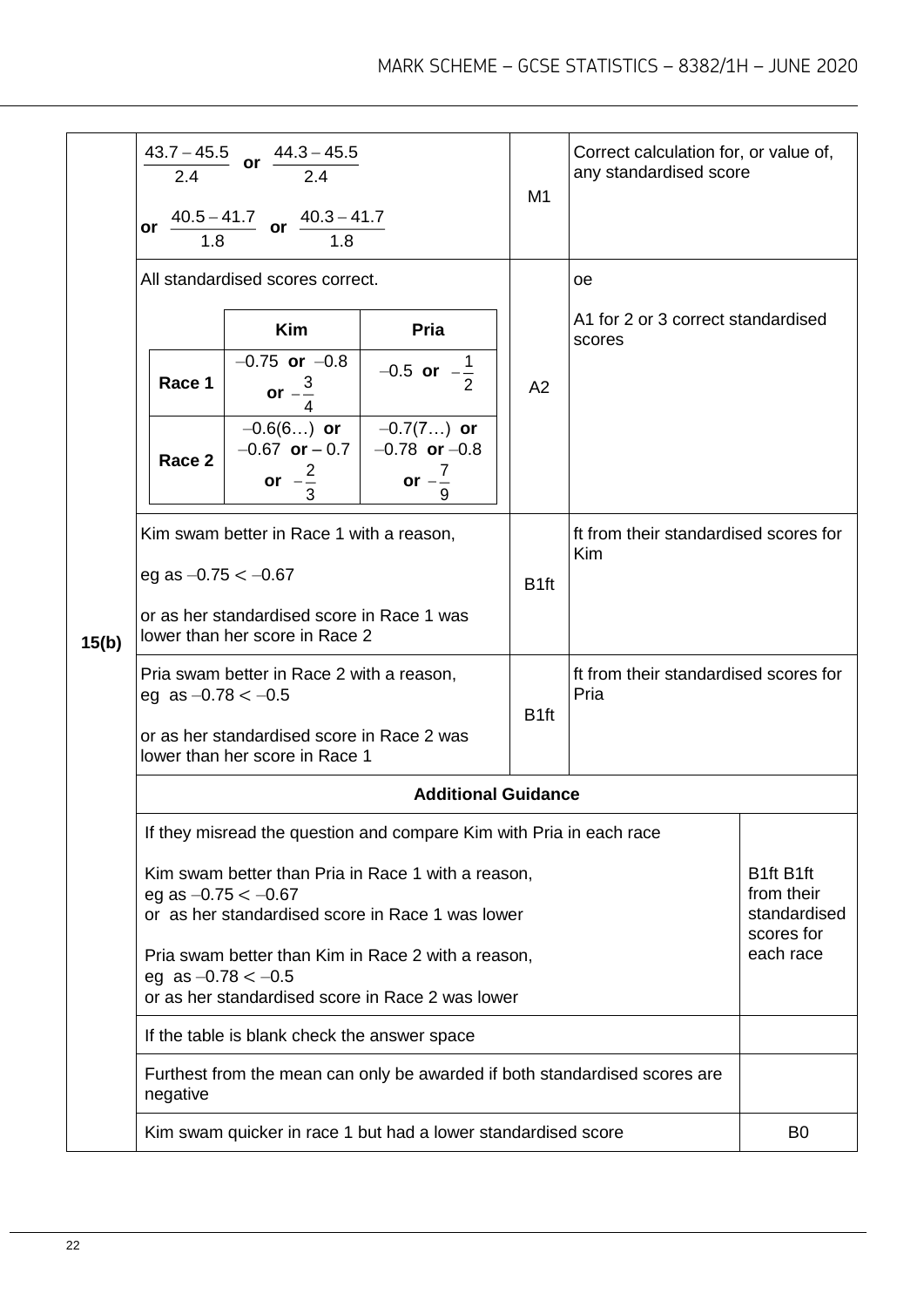|       | A hypothesis should not be a question<br>He has asked a question<br>He has not predicted what will happen | <b>B1</b> | oe |  |
|-------|-----------------------------------------------------------------------------------------------------------|-----------|----|--|
|       | <b>Additional Guidance</b>                                                                                |           |    |  |
| 16(a) | His hypothesis is a question, rather than a statement                                                     | <b>B1</b> |    |  |
|       | His hypothesis should express his views about which round of golf will take<br>less strokes               |           | B1 |  |
|       | His hypothesis should be: On average players will take fewer stokes on<br>Round 2                         | B1        |    |  |

|       | The data are discrete                          |           |  |                |  |  |
|-------|------------------------------------------------|-----------|--|----------------|--|--|
|       | <b>Additional Guidance</b>                     |           |  |                |  |  |
|       | The data can only take integer values          |           |  |                |  |  |
| 16(b) | The data set is not continuous                 |           |  |                |  |  |
|       | You cannot have a decimal/fraction of a stroke | <b>B1</b> |  |                |  |  |
|       | It shows exact data values                     |           |  |                |  |  |
|       | It is continuous                               |           |  | B <sub>0</sub> |  |  |

| 16(c) | 16 seen         | M <sub>1</sub> | loe<br>Allow $\pm 0.5$ |
|-------|-----------------|----------------|------------------------|
|       | $32\frac{6}{6}$ | A <sub>1</sub> | Allow $±1$             |

| 16(d)<br>$\vert$ (UQ =) 76 | D.<br><u>ت</u> |  |
|----------------------------|----------------|--|
|----------------------------|----------------|--|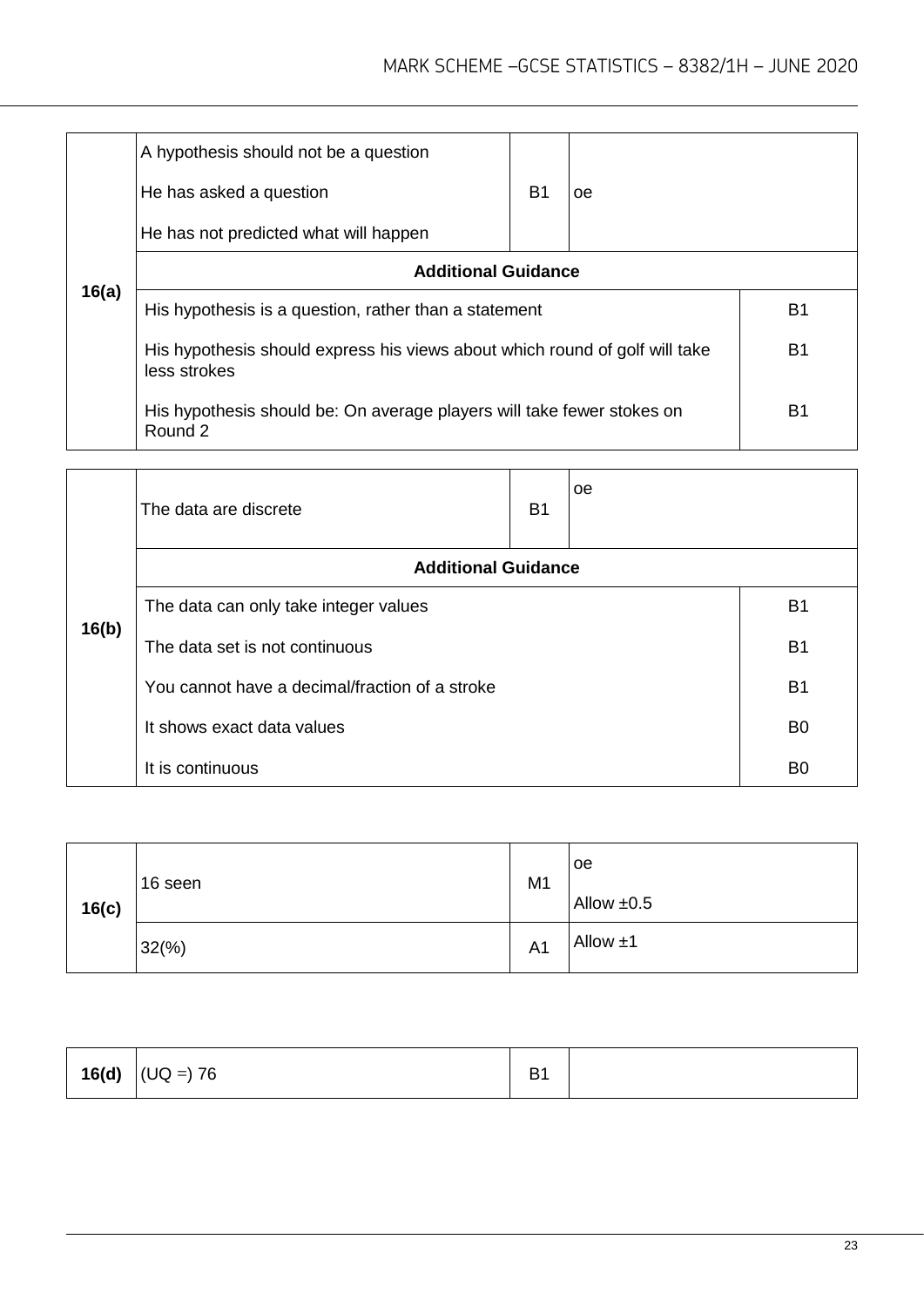| 16(e) | <b>Alternative 1</b><br>their $76 - 72$ or 4                                                                                                                                                 | M <sub>1</sub>   |  |  |
|-------|----------------------------------------------------------------------------------------------------------------------------------------------------------------------------------------------|------------------|--|--|
|       | 72 – 1.5 x (their 76 – 72) or 72 – 1.5 x 4<br>or 66                                                                                                                                          | M1               |  |  |
|       | (Their lower fence) or 66                                                                                                                                                                    |                  |  |  |
|       | and                                                                                                                                                                                          |                  |  |  |
|       | A suitable conclusion, eg<br>$\bullet$ 65 < lower fence or 65 < 66                                                                                                                           | A <sub>1ft</sub> |  |  |
|       | • 65 is an outlier                                                                                                                                                                           |                  |  |  |
|       | <b>Alternative 2</b><br>their $76 - 72$ or 4                                                                                                                                                 | M1               |  |  |
|       | $\frac{65-72}{\text{their 4}}$ or $\frac{72-65}{\text{their 4}}$ or (-)1.75                                                                                                                  | M <sub>1</sub>   |  |  |
|       | (-)their $1.5 \times IQR$ or (-)1.75<br>A suitable conclusion involving 1.5, eg<br>• 65 is more than $1.5 \times$ IQR below the LQ<br>• $-$ their 1.5 $\times$ IQR $<-1.5$ or $-1.75 < -1.5$ | A <sub>1</sub>   |  |  |
|       | <b>Additional Guidance</b>                                                                                                                                                                   |                  |  |  |
|       | The conclusion could be implied by a preamble, eg<br>An outlier is a value more than 1.5 x IQR below the LQ. $\frac{65-72}{4}$ = -1.75 so<br>65 is an outlier                                |                  |  |  |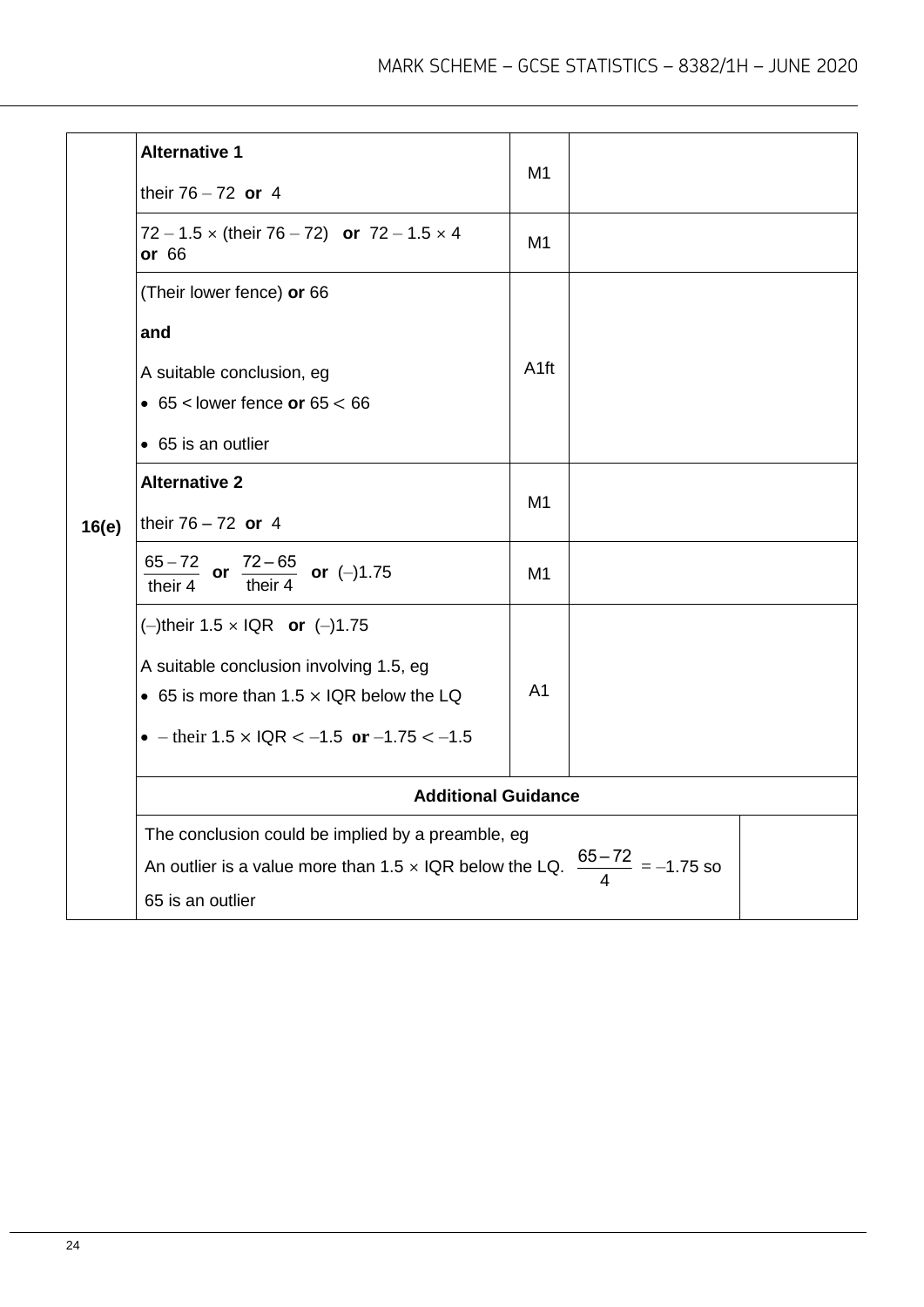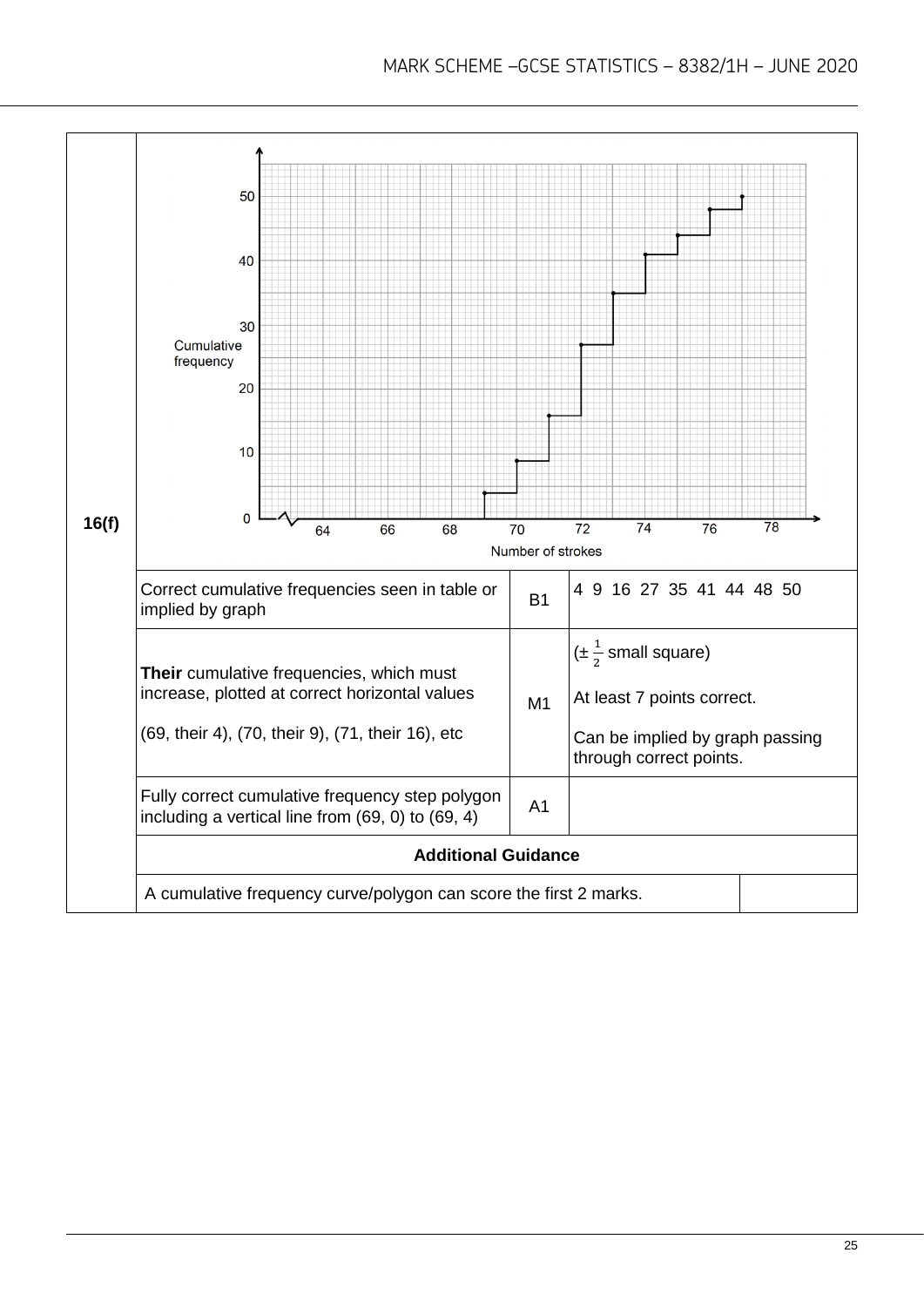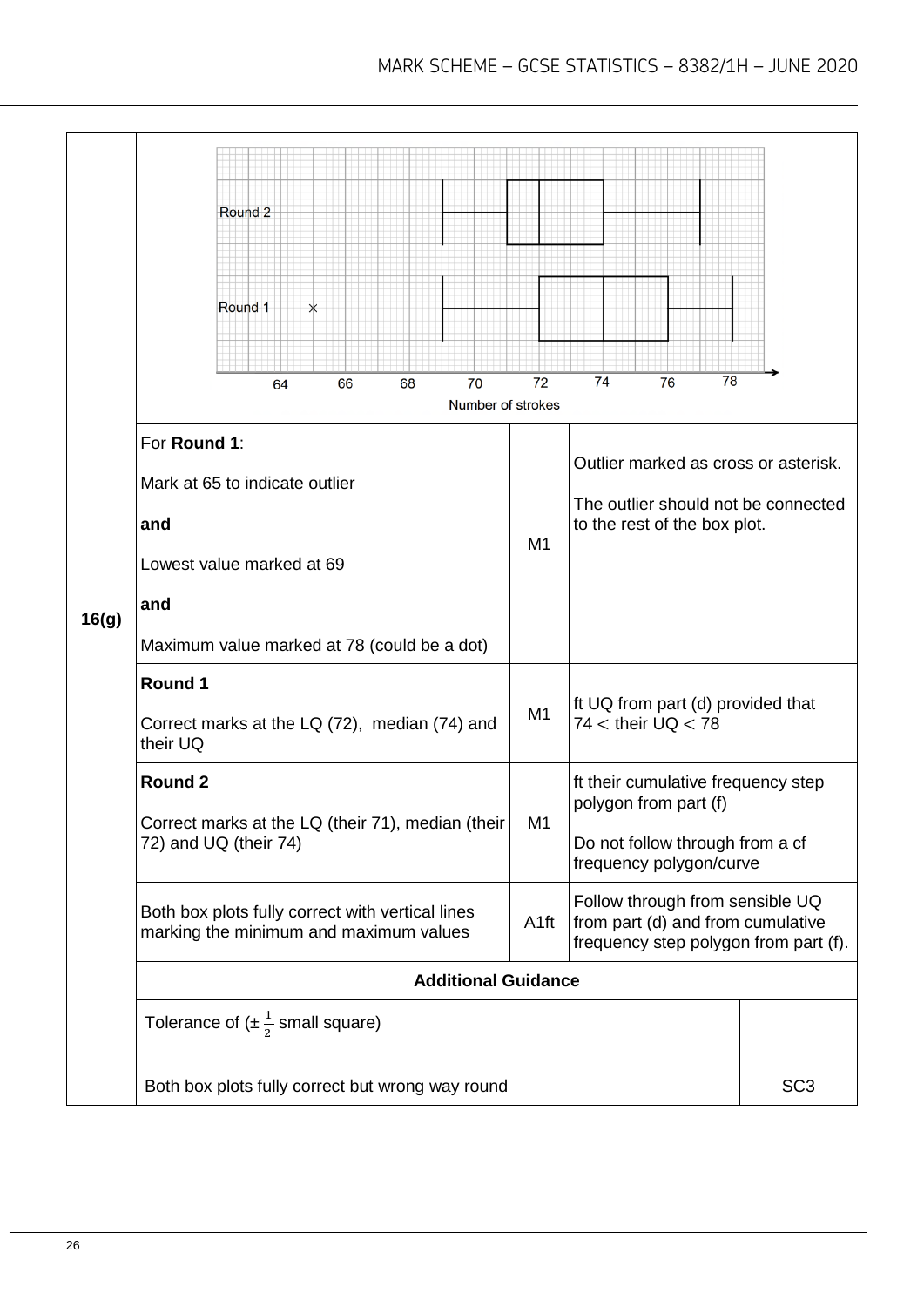|       | (The median value for Round 2 is lower<br>showing that) players generally needed fewer<br>strokes on Round 2 | B <sub>1ft</sub>                                                                                                        | oe               |    |           |  |
|-------|--------------------------------------------------------------------------------------------------------------|-------------------------------------------------------------------------------------------------------------------------|------------------|----|-----------|--|
|       |                                                                                                              | The scores on Round 2 are less spread out<br>(because the range/IQR for Round 2 is less)                                | B <sub>1ft</sub> | oе |           |  |
|       |                                                                                                              | <b>Additional Guidance</b>                                                                                              |                  |    |           |  |
|       |                                                                                                              | Ignore references to skew                                                                                               |                  |    |           |  |
|       |                                                                                                              | Any figures given must be correct for their box plots                                                                   |                  |    |           |  |
|       |                                                                                                              | <b>Comments about location</b>                                                                                          |                  |    |           |  |
|       |                                                                                                              | On average players used more strokes on Round 1                                                                         |                  |    | <b>B1</b> |  |
|       |                                                                                                              | Players generally used fewer strokes on Round 2 because Round 2 has a<br>smaller mean (BOD)                             | <b>B1</b>        |    |           |  |
| 16(h) |                                                                                                              | The average number of strokes for Round 2 was lower (so players did better<br>on Round 2 on average)                    | <b>B1</b>        |    |           |  |
|       |                                                                                                              | The average number of strokes for Round 2 was 72 whereas in Round 1 it<br>was 71 (insufficient comparison)              | B <sub>0</sub>   |    |           |  |
|       |                                                                                                              | The median number of strokes for Round 2 is smaller (median value not<br>interpreted)                                   | B <sub>0</sub>   |    |           |  |
|       |                                                                                                              | The median value for Round 2 is lower showing that players generally did<br>worse on Round 2 (incorrect interpretation) |                  |    |           |  |
|       |                                                                                                              | <b>Comments about spread</b>                                                                                            |                  |    |           |  |
|       |                                                                                                              | Scores in Round 2 are less varied/more consistent                                                                       |                  |    | <b>B1</b> |  |
|       |                                                                                                              | Round 2 has a smaller IQR (no interpretation of IQR)                                                                    |                  |    |           |  |
|       |                                                                                                              |                                                                                                                         |                  |    |           |  |